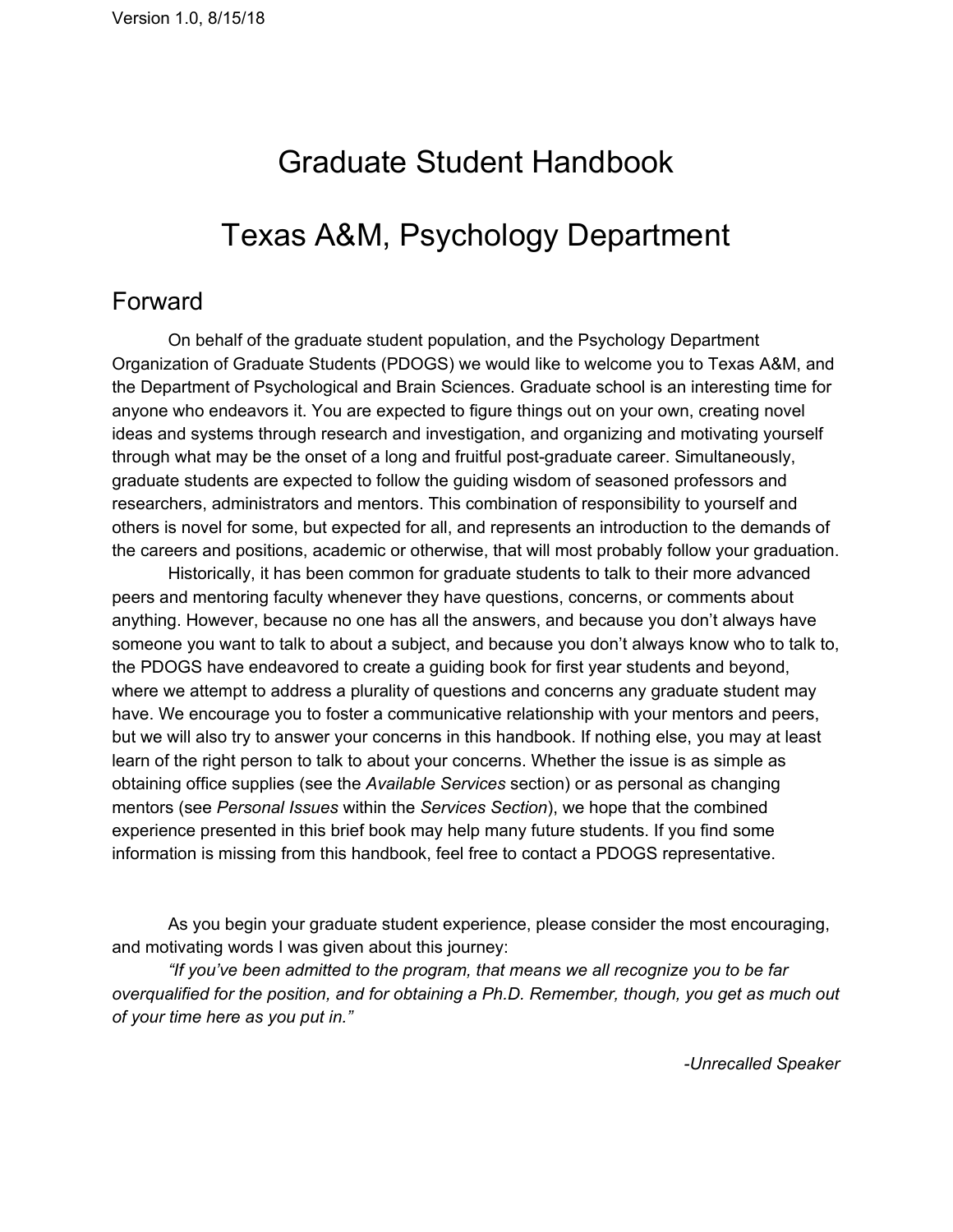# Index

- Welcome and Introduction
	- Forward
	- Index
	- People: Key faculty and Staff
		- Administrative Faculty
		- Area heads
		- Our Amazing Staff!
	- Before You Arrive
		- Bus Routes
		- Finding a place to life

### **[Orientation](#page-8-0) Day**

- Your NETID and you
- Funding
	- What are fellowships, departmental funding, etc.?
	- How does payroll/income actually work?
	- Tuition
	- Healthcare
	- Reimbursements
		- Travel funding
			- CONCUR and the whole process really
		- Events
- Access
	- Computer logins
	- Important Websites
	- Building Access
- **[Requirements](#page-13-0) and expectations** 
	- Academic
	- Faculty
	- GA/TA
	- Personal requirements
		- Recurring forms & evaluations
	- Degree requirements and plans (How do I graduate?)
		- Masters vs Doctorates (conceptual and concrete differences)
		- Sample Timeline
		- MAPs, Theses, and Dissertations
			- Common requirements/paperwork
			- Dissertation timeline & Tips
		- Non-academic hiring and internships.
	- Day-to-day (how much time should I spend at the office?)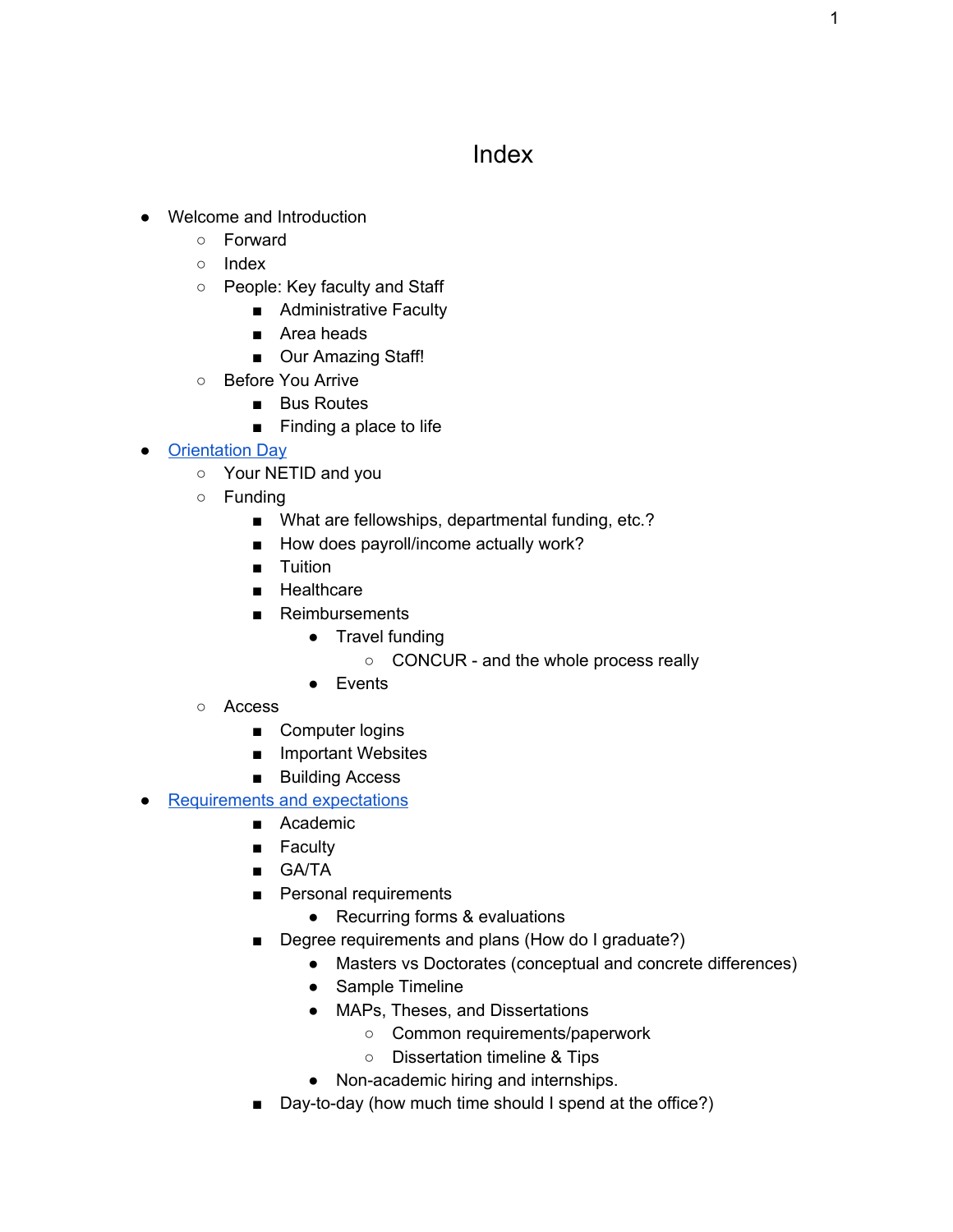- Classes and Credits
	- How many hours should I take?
	- In & Out-of-area courses
	- Can I apply credits from  $x$ ?
	- Certifications
	- Auditing
	- Misc. opportunities because TMAU is huge
- Jobs and Assignments
	- GA vs TA
	- What to expect
		- When and who you'll work for
		- How much you should be doing
		- What does this do for me?
			- How these affect funding/pay
			- What you can learn/earn from these (e.g. good teacher ratings, rec letters, academic networking
			- Tips to make your semester easier
		- How do I do these jobs?
			- Grading, scantrons, and ecampus
			- What can I do to make sure a semester goes well?
			- Teaching Resources & Disability

- [Research](#page-20-0)
	- Resources
		- Technology, Free Software, & Statistics
	- SONA
	- IRB
	- Research Assistants (RAs)
		- Obtaining RA's
		- RA forms
		- Keys for RAs
		- Computers for RAs
	- Department webpage
- Getting Ahead in [Academia](#page-23-0)
	- Grants & Fellowships
		- Common awards
	- Awards and contests
		- TAMU Student Research Week
		- GPSC Travel Awards
		- OGAPS Travel & presentation awards
	- CV writing
- [Available](#page-27-0) Services and Systems
	- Work orders & Maintenance Requests
	- Grievances, Personal or Confidential concerns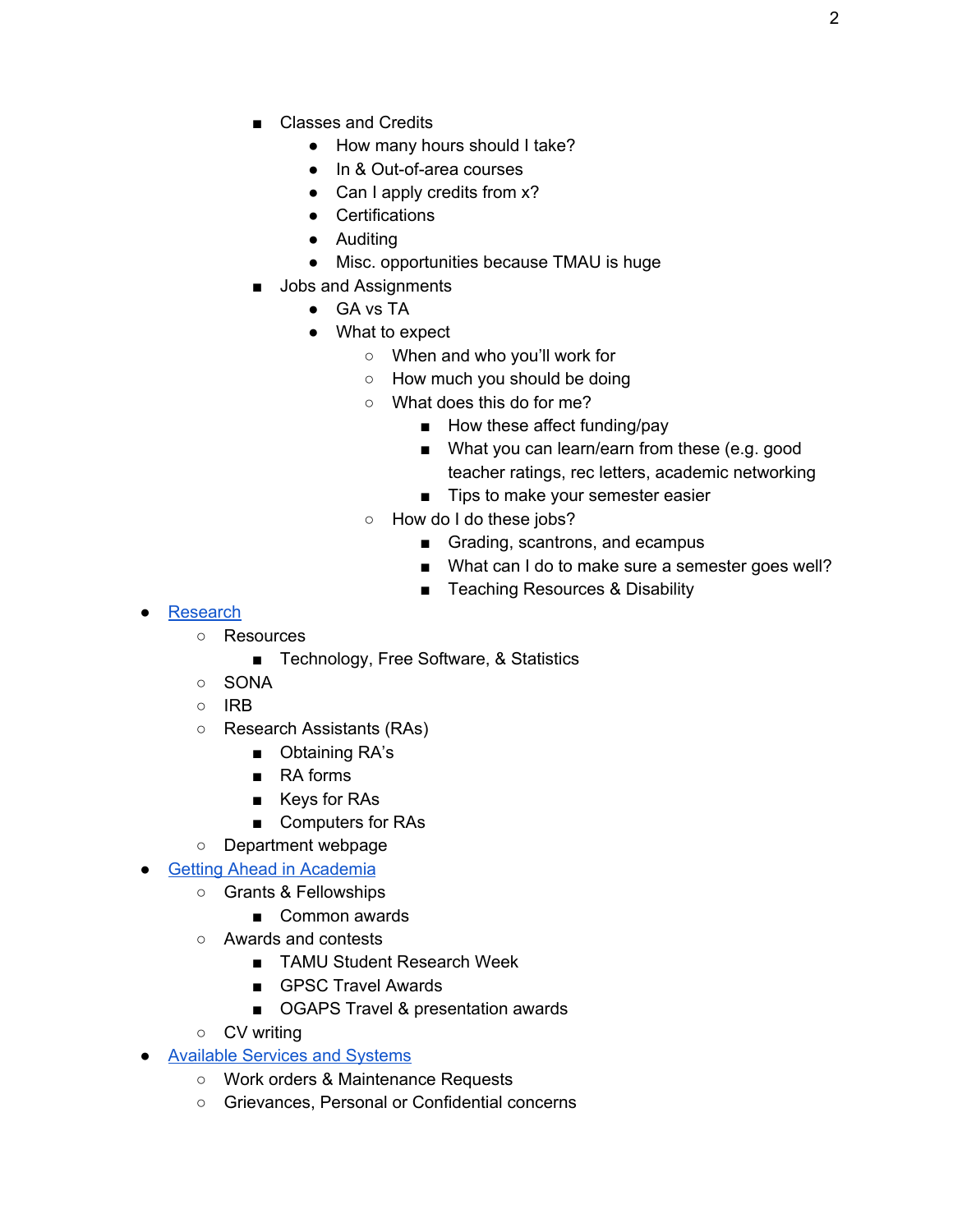- Tamu Library
	- Rentals for books, technology, movies, office space etc.
- Tamu post office
- MSC
- Poster printing
- Scanning
- Transport, busses, and parking
- Office supplies, & printing
- IT services
- Furniture and Storage
- Mental Health & Wellness
- Diversity resources
- Appendices
	- Contact information and "who should I ask about…?"
	- Useful Websites
	- Fellowships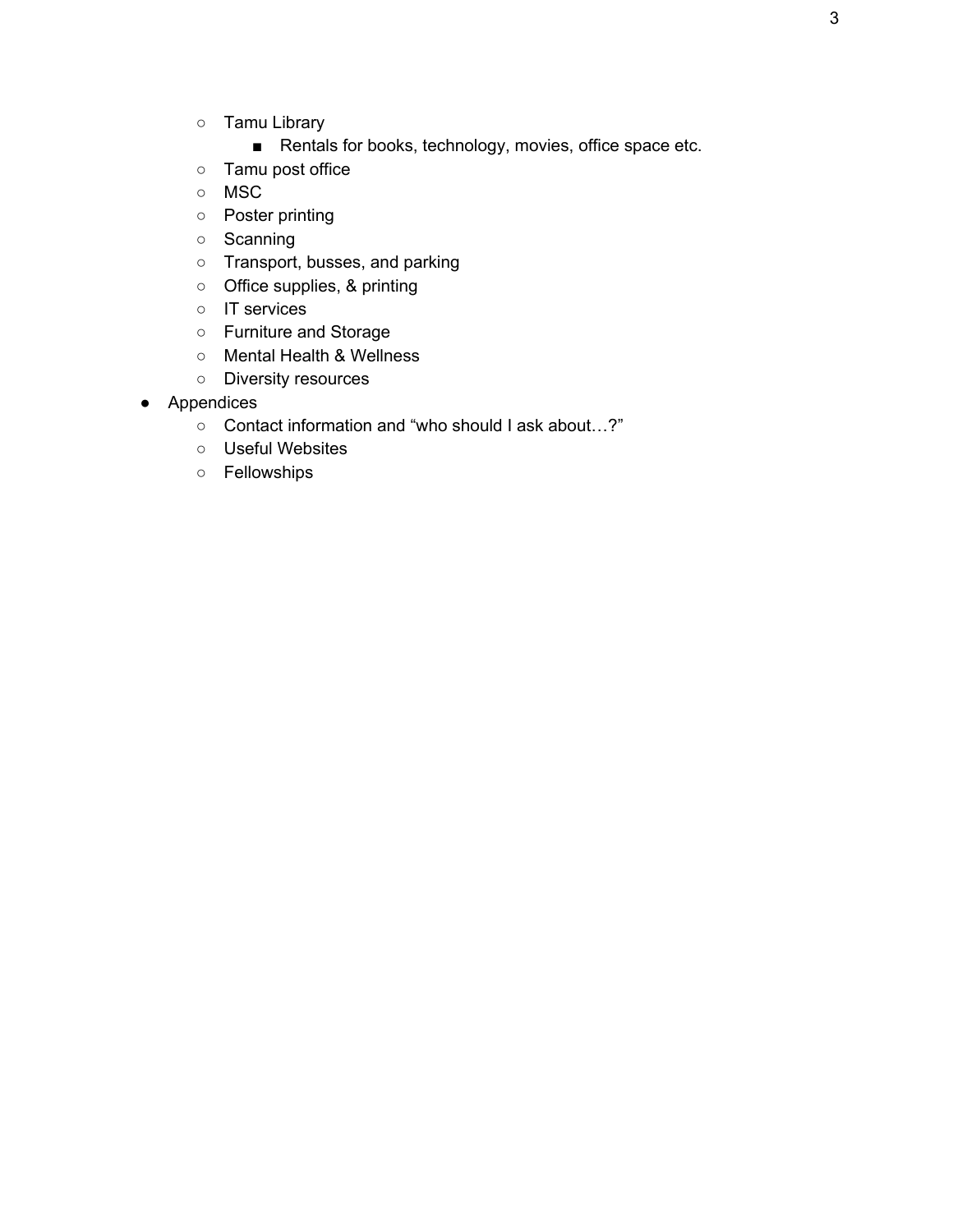# People: Key faculty and Staff

### **[Administrative](https://psychology.tamu.edu/faculty/) Faculty**

Department Head: Heather Lench Associate Department Head: Lisa Geraci Associate Head of Programs: Sherecce Fields Associate Head of Graduate Studies: Charles Samuelson (Soon to be Takashi Yamauchi) Associate Head of Undergraduate Studies: Mindy Bergman Director of Clinical Training: Steve Balsis

### Area [Heads](https://psychology.tamu.edu/faculty/) (currently subject to change)

Behavioral & Cellular Neuroscience: Clinical: Dr. Steve Balsis Social & Personality: Dr. Becca Schlegel Industrial/Organizational: Dr. Winfred Arthur, Jr. Cognition & Cognitive Neuroscience: Darrell Worthy

## **Our [Amazing](https://psychology.tamu.edu/staff/) Staff!**

Administrative Coordinator: Peggy Brigman Administrative Associate: Audra Garcia Administrative Associate: Stormy Brewer Psychology Clinic Administrative Associate: Brandi Mathis Business Administrator: Lorie Tubbs Business Associate: Fritzie Freeman Business Coordinator: Brooklynn Smith Executive Assistant: Jeannine Scambray IT: Troyce Wilson, Hugh McCann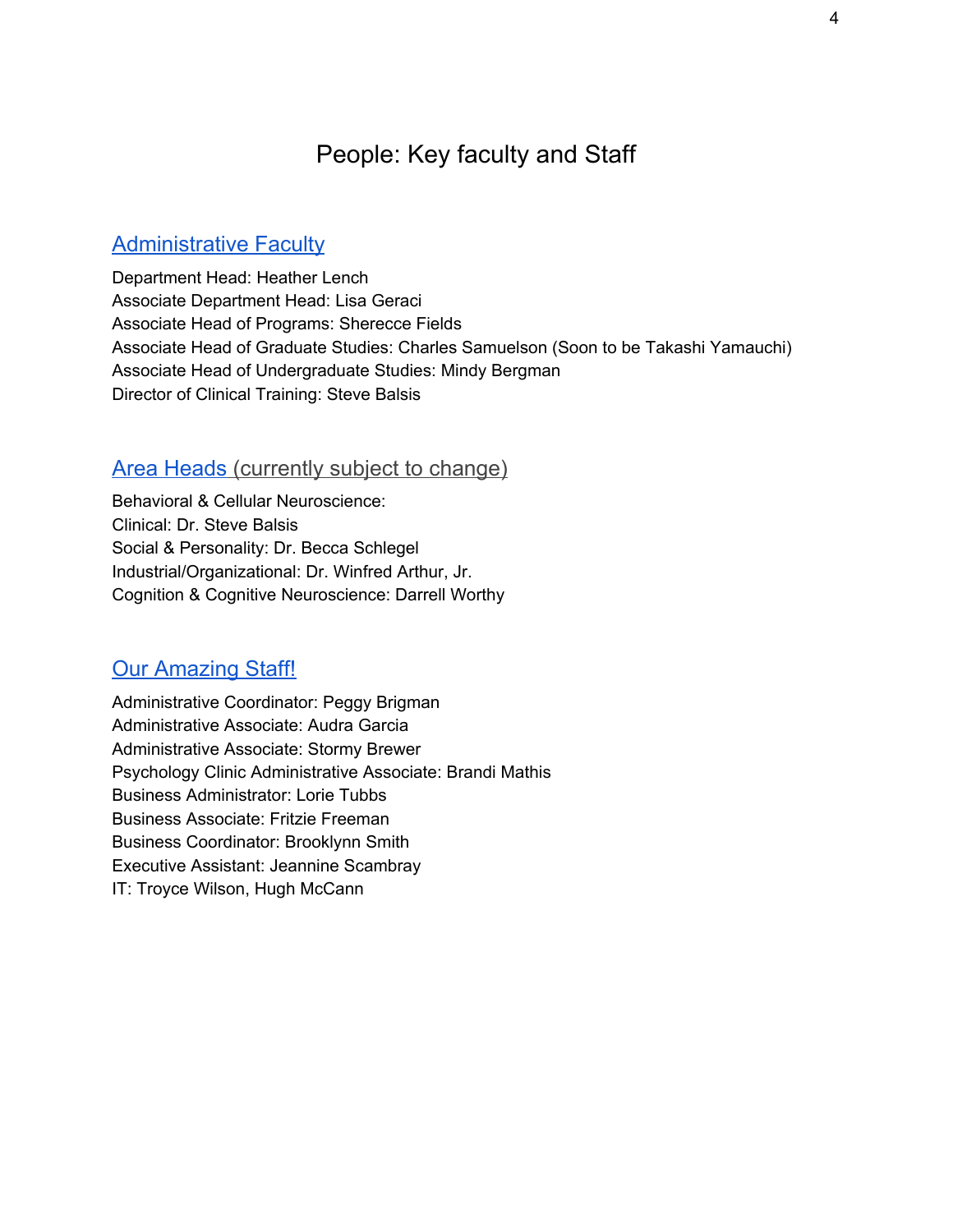# Before You Arrive

Here are some resources that will help make your transition to Bryan/College Station a bit easier! Don't hesitate to reach out to current students too, as they are happy to answer questions about specific apartment complexes, areas of town, and just about anything else you might want to know!

### Bus routes

Consider looking at the [off-campus](http://transport.tamu.edu/BusRoutes/Routes.aspx?r=OffCampus) bus routes if you don't plan on having a car, or don't want to spend hundreds of dollars on a parking pass every year.

### Finding a place to live

There are tons of places to live in B/CS. Also consider looking into getting a realtor who specializes in rentals to help you find a place to live if you are interested in living in more of a townhouse or house rental instead of an apartment complex [\(Sandy](https://homeasap.com/sandyrodie/agent) Rodie was excellent in coordinating long-distance). Note that the owner of the property pays for the realty service, so you won't have to pay anything to get help finding a place!

Check out TAMU's off-campus living resources for a broad overview of most places to live: <http://studentlife.tamu.edu/agoss.offcampushousing>

Below is a partial list of apartment complexes that current graduate students have lived at, along with key information from the graduate students who lived there about their experiences. **TIP**: Utilities are cheaper in Bryan, so if your rent doesn't include all utilities keep that in mind!

| <b>Apartment</b><br><b>Complex</b> | Bed-<br>rooms | <b>Pets</b>                                                                | <b>Price Per</b><br>Month         | <b>Notes</b>                                                                                                                                                                                                | Recommend?                                                                                                                                                       |
|------------------------------------|---------------|----------------------------------------------------------------------------|-----------------------------------|-------------------------------------------------------------------------------------------------------------------------------------------------------------------------------------------------------------|------------------------------------------------------------------------------------------------------------------------------------------------------------------|
| The<br>Enclave- CS   1             |               | Yes                                                                        | \$750/month                       | only pay for electricity, free<br>cable and internet, washer<br>and dryer included,<br>computer/study room, gym,<br>pool, gated community, bus<br>route drops you right at the<br>psychology building       | Yes-- I believe I live in<br>one of the nicer and<br>more costly places, but<br>it has everything I<br>wanted/needed (e.g.<br>gated, washer & dryer,<br>$etc.$ ) |
| University<br>Park - CS            | 1-3           | Yes - large<br>dogs ok (+pet<br>deposit, not<br>sure if addtl<br>pet rent) | \$510/month<br>$(12 \text{ mo.})$ | Pay for electricity (usually<br>\$55 when cool, \$90 when<br>hot), free cable/internet, coin<br>laundry (\$2/load), pool no<br>one uses, bus stop at<br>complex. Cheap, quiet, but<br>a bit run down. Water | If you are cheap, it's<br>fine. There are much<br>nicer places                                                                                                   |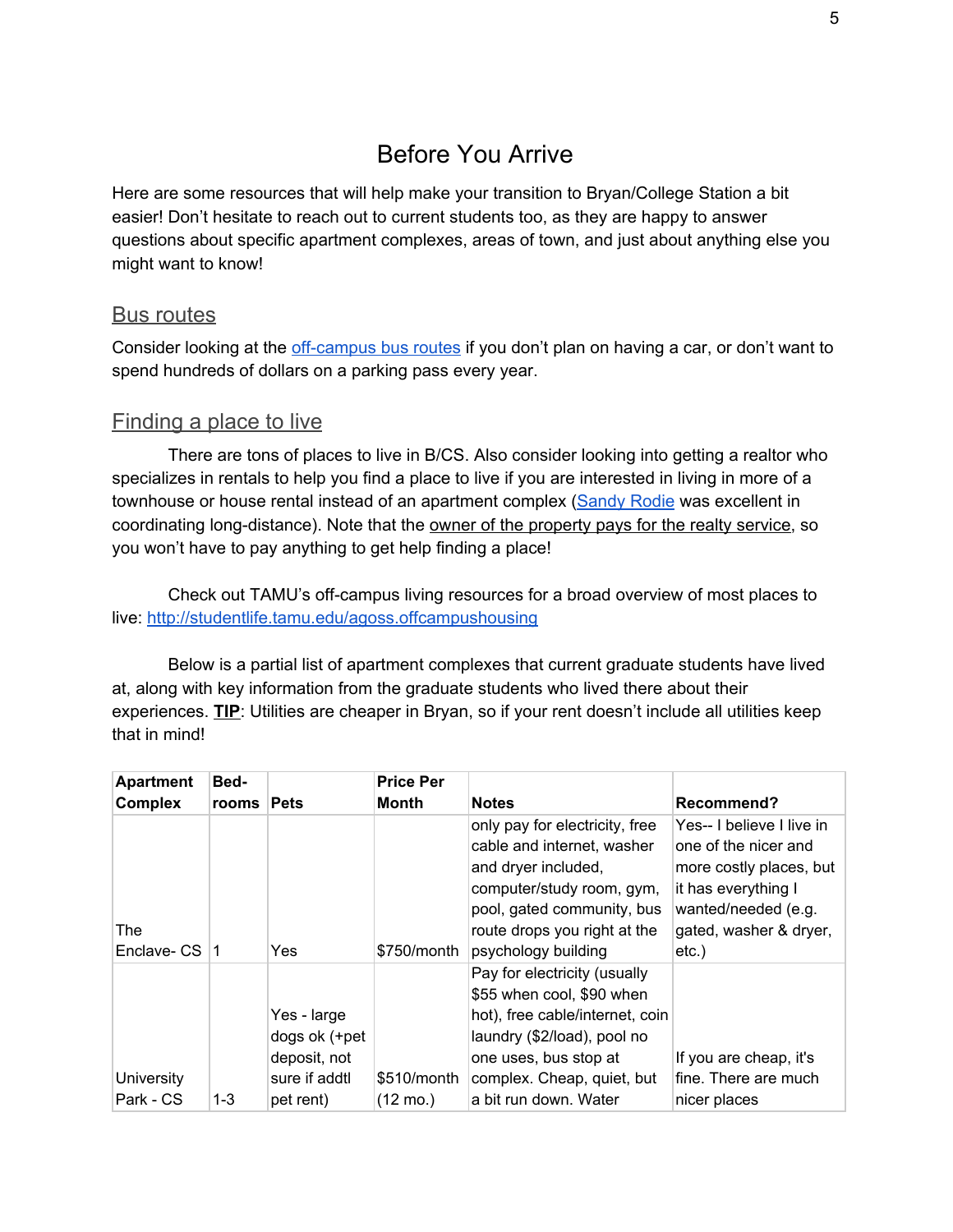|              |                          |             | service out frequently for      |                         |
|--------------|--------------------------|-------------|---------------------------------|-------------------------|
|              |                          |             | repairs                         |                         |
|              |                          |             | This is one of the newer        |                         |
|              |                          |             | apartment complexes in the      |                         |
|              |                          |             | area, utilities are             |                         |
|              |                          |             | reasonable, we pay water.       |                         |
|              |                          |             | Washer/dryer in unit, walk-in   |                         |
|              |                          |             | closet, free internet           |                         |
|              |                          |             | (although if you want           |                         |
|              |                          |             | something faster than what      |                         |
|              |                          |             | they provide, you have to       |                         |
|              |                          |             | pay for it). Main office has    |                         |
|              |                          |             | Starbucks coffee (free),        |                         |
|              |                          |             | gym, pool, tanning bed.         |                         |
|              |                          |             | Covered parking is an           |                         |
|              |                          |             | option (if you pay for it),     |                         |
|              |                          |             | which is nice, especially in    |                         |
|              | yes (pet                 |             | the summer. This apartment      |                         |
|              | deposit of               |             | complex is not on the bus       | Yes, this is the third  |
|              | \$500 per pet            | \$900/month | route, but there is a shuttle   | place I've lived since  |
|              | $+$ \$10/month           | (this       | that goes to campus (if you     | moving to the area and  |
| The Presidio | per pet for pet includes |             | decide not to get a parking     | have had almost no      |
| - Bryan      | 1 $ rent$ )              | parking)    | permit).                        | issues.                 |
|              |                          |             | rent includes water and         |                         |
|              |                          |             | internet (although I pay for    |                         |
|              |                          |             | my own internet as theirs is    |                         |
|              |                          |             | slow sometimes). Coin           |                         |
|              |                          |             | laundry (\$1.50/load),          |                         |
|              |                          |             | not-so-great-sometimes-real     |                         |
|              |                          |             | ly-dirty pool. Quiet, but not   |                         |
|              |                          |             | maintained super well. On       |                         |
|              |                          |             | the bus route (one of the       |                         |
|              |                          |             | last stops- sometimes good      |                         |
|              |                          |             | (short ride), sometimes bad     |                         |
|              |                          |             | (full buses). Location in       |                         |
|              |                          |             | general is pretty nice,         | Meh, it's cheap and I   |
|              | Yes; \$400               |             | grocery store and whatnot is    | have a lot of spacebut  |
|              | deposit, no              |             | right around the corner and     | you get what you pay    |
|              | pet rent, any            |             | there's a "park" (really just a | for. There's definitely |
|              | size okay, but           |             | big field) across the street.   | nicer and more          |
| Lexington -  | limits of "bully         |             | Staff is really nice and        | maintained places.      |
| <b>CS</b>    | 2 breeds"                | \$615/month | responsive.                     | Doable, though.         |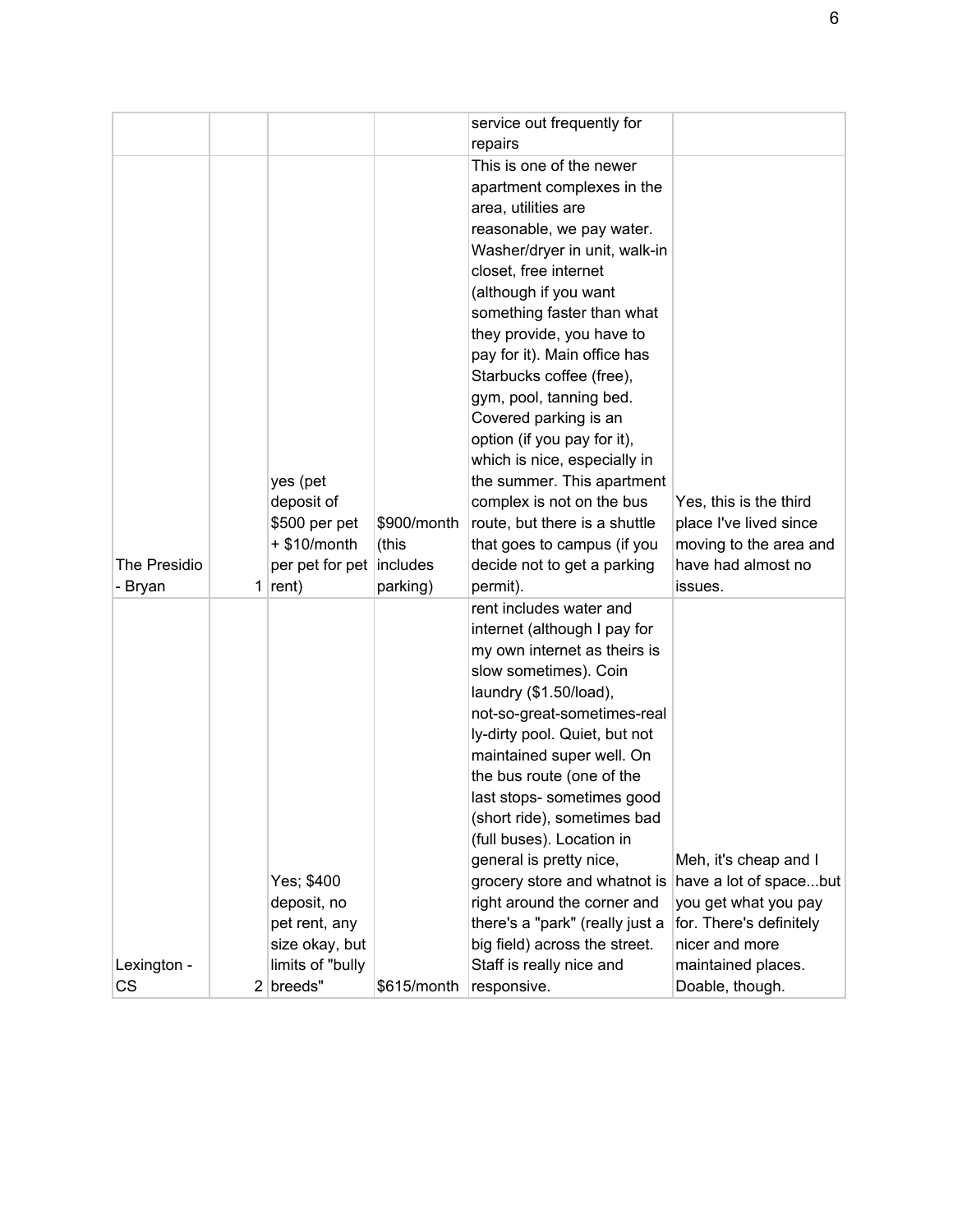| Eastmark at<br><b>Wolf Pen</b><br>Creek - CS | Yes - 30 lb<br>limit (although<br>they let me<br>have mine<br>and she's<br>much bigger);<br>\$400 deposit,<br>200<br>$2$ refundable | \$750/month                        | free internet & water;<br>washer dryer hookups for<br>some 2 bedrooms. Kind of<br>run down, fairly quiet, on the<br>bus route, pretty good<br>location, really nice park<br>right across the street.                                                                                                                                                                                                                                                                                                                      | Not so much. It's<br>definitely livable, but<br>you may be better off<br>elsewhere. Cheap,<br>though! |
|----------------------------------------------|-------------------------------------------------------------------------------------------------------------------------------------|------------------------------------|---------------------------------------------------------------------------------------------------------------------------------------------------------------------------------------------------------------------------------------------------------------------------------------------------------------------------------------------------------------------------------------------------------------------------------------------------------------------------------------------------------------------------|-------------------------------------------------------------------------------------------------------|
| Plantation<br>Oaks - CS                      | $2$ not sure                                                                                                                        | \$765/month                        | poorly maintained,<br>management is awful (we<br>lived there for $\sim$ 6 months,<br>never managed to get our<br>lease done - which worked<br>out because the place<br>sucked); black mold. gross.<br>don't.                                                                                                                                                                                                                                                                                                              | Do not, under any<br>circumstances, live<br>here.                                                     |
| Briarwood -<br><b>CS</b>                     | $2$ Yes                                                                                                                             | \$770/month<br>$(in 2014-15)$      | Same management as<br>Plantation Oaks, I believe.<br>Maintenance never fixed<br>anything without being<br>harrassed, unusable pool<br>and gym. Management<br>clearly gives no shits about<br>residents                                                                                                                                                                                                                                                                                                                    | If you have to.                                                                                       |
| Renaissanc<br>e Park - CS                    | Yes - \$200<br>deposit, \$10<br>$2$ pet rent                                                                                        | \$820?/mont<br>h for<br>downstairs | Free internet, washer/dryer<br>hookups. This complex is<br>old buildings, like most<br>everything else on<br>Southwest, but under new<br>management as of 2015.<br>Maintenance is timely,<br>apartments are being<br>renovated so ours has new<br>or newish carpet,<br>appliances, paint, which is<br>nice. I've heard rumor of<br>some apartments having<br>issues with water pipes<br>needing maintenance, but<br>so far, everywhere I've lived<br>in CS has needed water line<br>maintenance while I've lived<br>there | Yeah. It's not the<br>prettiest, but it's pretty<br>decent                                            |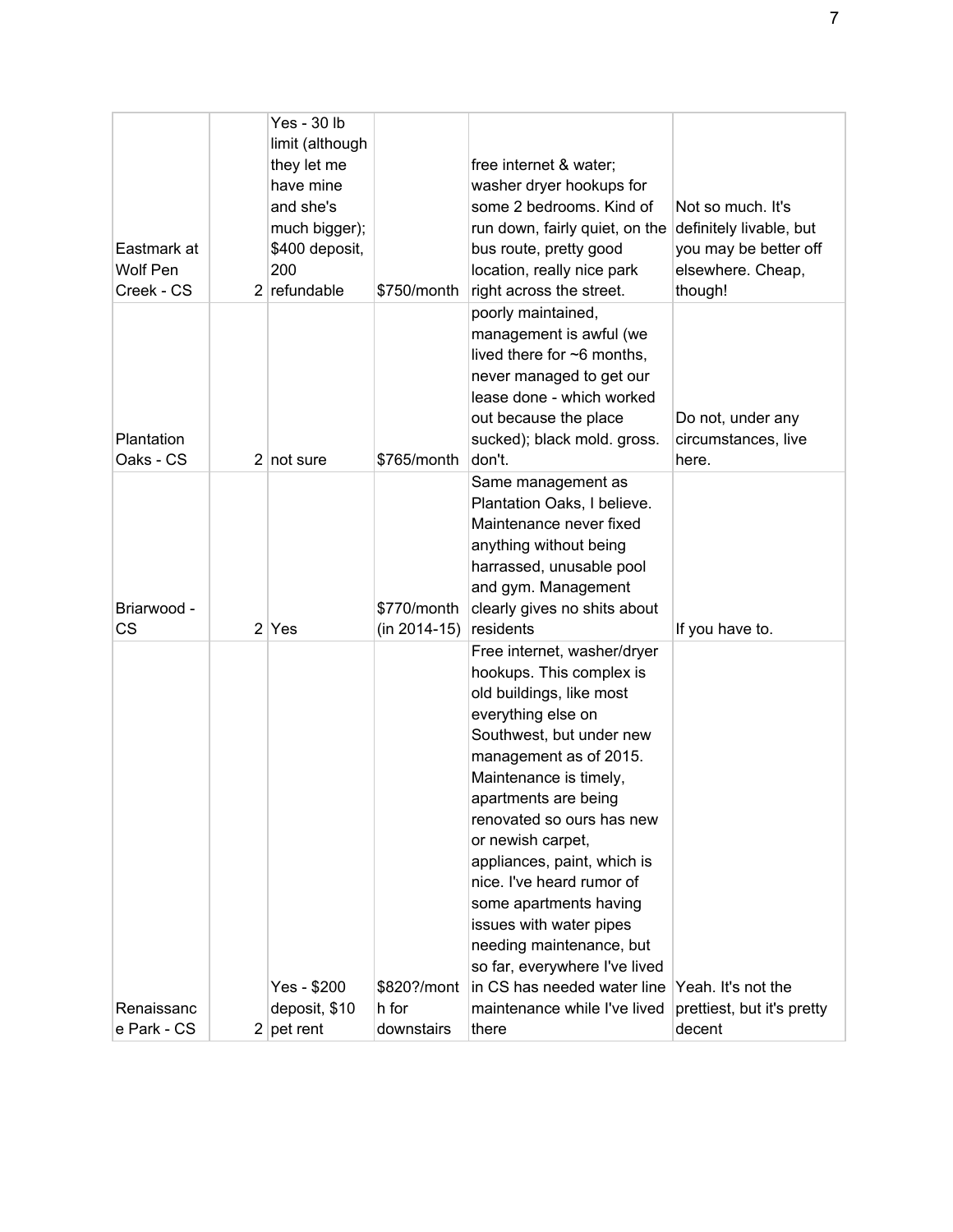| Parkway |       | Yes, deposit<br>and pet rent<br>required | \$740/month<br>(for<br>two-bedroo | <sup>AAA</sup> similar to what was said<br>above, internet, cable, and<br>water included, we only pay<br>electric. The building's old<br>but the management is<br>great, and some apartments<br>have been<br>updated/remodeled with<br>nicer floors/cabinets/etc.<br>The apartment complex's<br>gym is terrible, but the pool<br>area is very nice and set<br>back a bit so it's fairly<br>private. I've re-signed for<br>next year, as this place is<br>nice and livable particularly<br>for the price (and a short | Yes, it's not perfect but |
|---------|-------|------------------------------------------|-----------------------------------|----------------------------------------------------------------------------------------------------------------------------------------------------------------------------------------------------------------------------------------------------------------------------------------------------------------------------------------------------------------------------------------------------------------------------------------------------------------------------------------------------------------------|---------------------------|
| Circle  | $1-2$ | though                                   | m)                                | bus ride to campus!).                                                                                                                                                                                                                                                                                                                                                                                                                                                                                                | I'm happy here!           |

# Orientation Day

<span id="page-8-0"></span>Many of the following subjects will be covered in a blitz of information during your orientation day. In case orientation was disorienting for you, consider the information presented below. You may also wish to look at TAMU's [new-employee](https://employees.tamu.edu/employees/onboarding/) page, since new graduate students are new employee's too!

# [NETID](http://it.tamu.edu/Accounts_and_ID_Management/UIN_NetID_and_Passwords/index.php) & UIN

Students, faculty, and staff at Texas A&M are given two major pieces of identifying information, a personal NETID and UIN.

- [UINs](https://registrar.tamu.edu/Our-Services/UIN-Retrieval) are *Universal [Identification](https://registrar.tamu.edu/Our-Services/UIN-Retrieval) Numbers* and are often used when dealing with things requiring administrative access such as paying tuition, choosing classes, or looking at employment information. Your UIN is similar to your social security number, and is in fact tied to it in the university records. HINT: UINs are on A&M ID's.
- Your **[NETID](http://it.tamu.edu/Accounts_and_ID_Management/UIN_NetID_and_Passwords/NetID/index.php)** is your username for logging into Texas A&M (TAMU) online systems and the majority of computers on campus. Your NETID is the first part of your TAMU email (e.g. [person77@tamu.edu\)](mailto:person77@tamu.edu), so make sure to choose a professional one!
- Student ID: You can obtain your student ID by going to the General Services Complex (GSC) and showing a form of ID to the student ID office. They will print it on the spot! This building is on West Campus so it'd be recommended to take the bus or drive.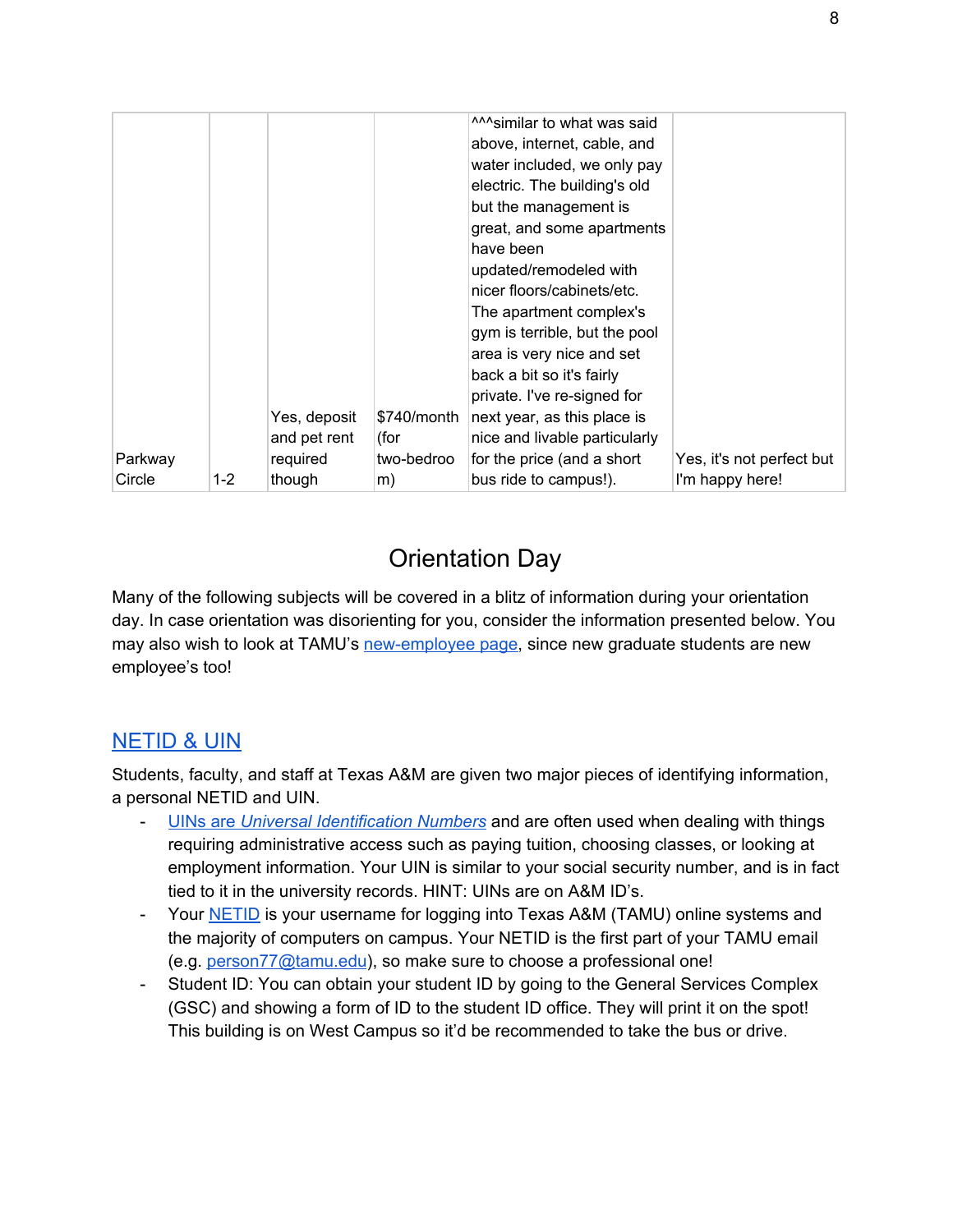# Funding

There are two main types of funding associated to graduate students: Fellowships (e.g. Diversity) and Departmental (e.g. Merit). Funding sources are outlined in the offer given to prospective students, and have different stipends and requirements. Notably, many fellowships do not have grading or teaching requirements, or have limited requirements (half of normal assigned teaching/grading hours) during the first three years or so. Departmental funding sources usually require some grading, teaching, or other service requirement. For questions about your own funding source, please contact your advisor, or the Head of Graduate Studies: Charles Samuelson, or OGAPS if the fellowship is through the graduate department (i.e. Diversity Fellowship).

## Stipends & Payroll

During orientation, incoming graduate students complete paperwork to establish your income sources. Many students receive direct deposits to their bank accounts. Stipends and payroll are delivered at the beginning of the month, following each month's completion. NOTE: This means that your first stipend, or payments, will most likely occur in the first week of October, having completed your first month as a student in September. This catches many people off guard! Try to have some money saved for your first month!

### Tuition & Fees

You are required to pay for tuition and/or fees usually by the end of the first month of [classes](https://sbs.tamu.edu/resources/important-dates/) (September or January) every semester. Depending on your funding source, most graduate students don't need to pay tuition. HOWEVER, many students are required to pay fees to the university, which can amount to more than \$1000. Further, be aware that the university sends out emails around these dates including information about your tuition/fee balance. If the number seems particularly high, consider that OGAPS (the office of graduate and professional studies) often does not process funding fully until a week or less before tuition is due. If you wish to double check information about this, go to the website included in your tuition email, or go to the tuition page under the finances tab of your [howdy](https://howdy.tamu.edu/uPortal/normal/render.uP) portal. NOTE: tuition emails often say you have a large negative balance. A negative balance means you don't need to worry about anything!

**NOTE:** You may be able to get your fees paid by going through the ['Request](https://liberalarts.tamu.edu/psychology/phd/forms/) to pay fees and [tuition"](https://liberalarts.tamu.edu/psychology/phd/forms/) form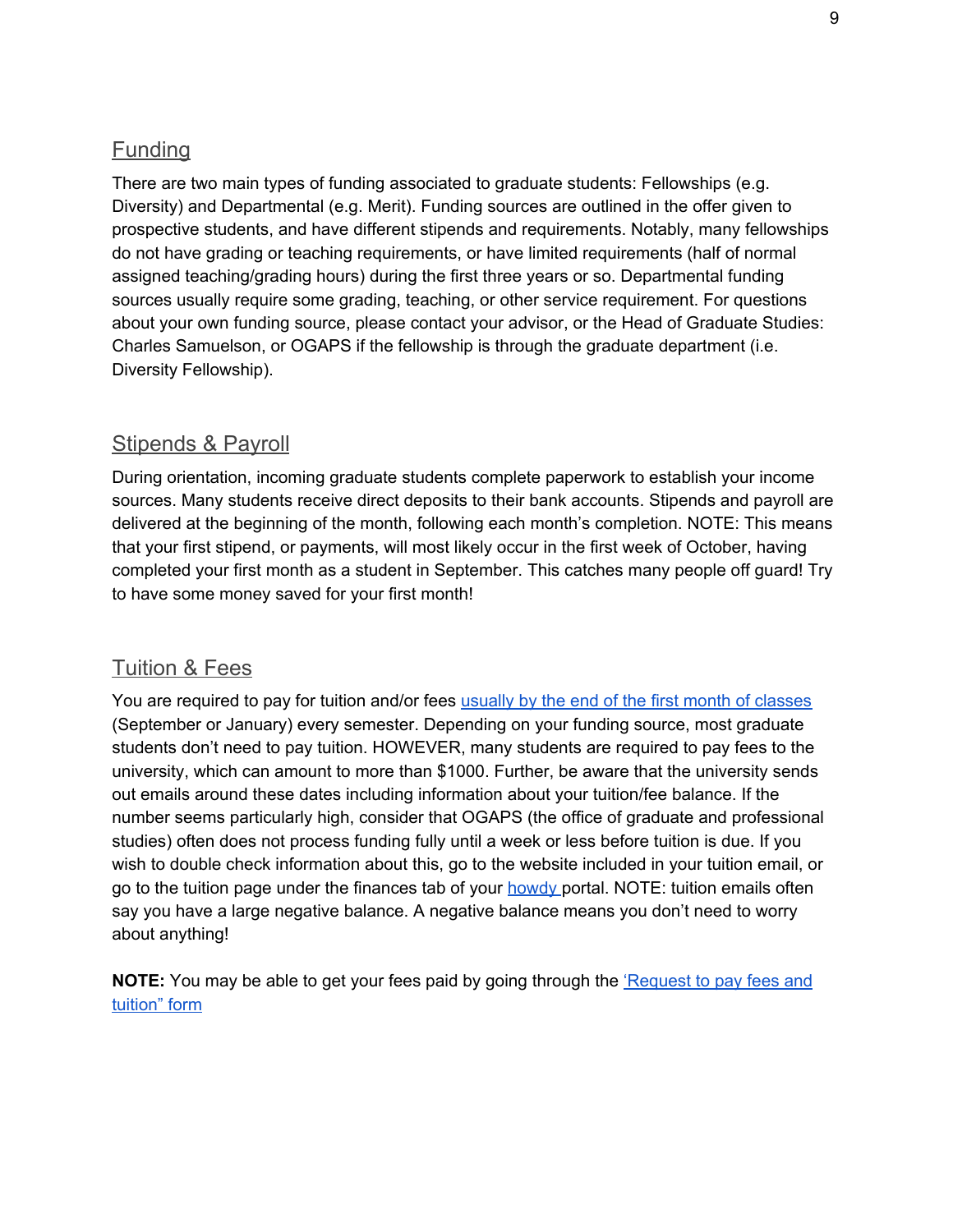# Healthcare & Benefits

As a graduate student, you are an employee of Texas A&M, and are thus entitled to healthcare benefits. Depending on your funding source, you may be eligible for partial or complete healthcare coverage for yourself and dependants in your family. Please contact the business staff about any concerns you have about these information, or go to your SSO [page](https://sso.tamus.edu/Logon.aspx?entityID=https%3A%2F%2Fsso.tamus.edu%2Fshibboleth&return=https%3A%2F%2Fsso.tamus.edu%2FShibboleth.sso%2FDS%3FSAMLDS%3D1%26target%3Dcookie%253A1520804510_b562) to manage your healthcare information.

If you have a fellowship, your healthcare will function and disburse differently. You can contact Lisa Williams at OGAPS for questions about your healthcare, or the current OGAPS Award Administrator (Google-able).

## Reimbursements

### *Travel funding*

There are a number of ways to obtain travel funding, we suggest you talk to your advisor for any opportunities particular to you. The Psychology department has a fund available to graduate students for use once a year, that awards funding based on your time in the department and your productivity.

- Step 1: Fill out this form (See ["Graduate](https://liberalarts.tamu.edu/psychology/phd/forms/) Student Travel Fund), try to do this at least one month before your conference date.
- Step 2: You will receive confirmation of your travel funds awarded via email, with further instructions, something like the following:
- Step 3: Submit a leave request in CONCUR for \$1 prior to your trip. Account number can be obtained by contacting Fritzie Freeman at [ffreeman@tamu.edu](mailto:ffreeman@tamu.edu)
- Step 4: All foreign travel must be approved in advance of your trip through CONCUR or you will not be reimbursed.
- Step 5: You have up to 60 days after your trip to submit your receipts into CONCUR for reimbursement. Receipts submitted after the 60 day deadline could be considered taxable income to you.
- Step 6: All funds received this year must be spent by August 10, 2018. If you are unable to use the funds for the requested trip please notify the business office at [psycbusiness@tamu.edu.](mailto:psycbusinss@tamu.edu)

You may also seek out travel funding from a number of different organizations by award, such as [OGAPS,](http://ogaps.tamu.edu/Buttons/Funding-Opportunities/Research-and-Presentation-Grant-Guidelines) or the graduate [professional](http://gpsc.tamu.edu/accessibility/awards-scholarships/travel-award/application/) student council (GPSC, a graduate student-government).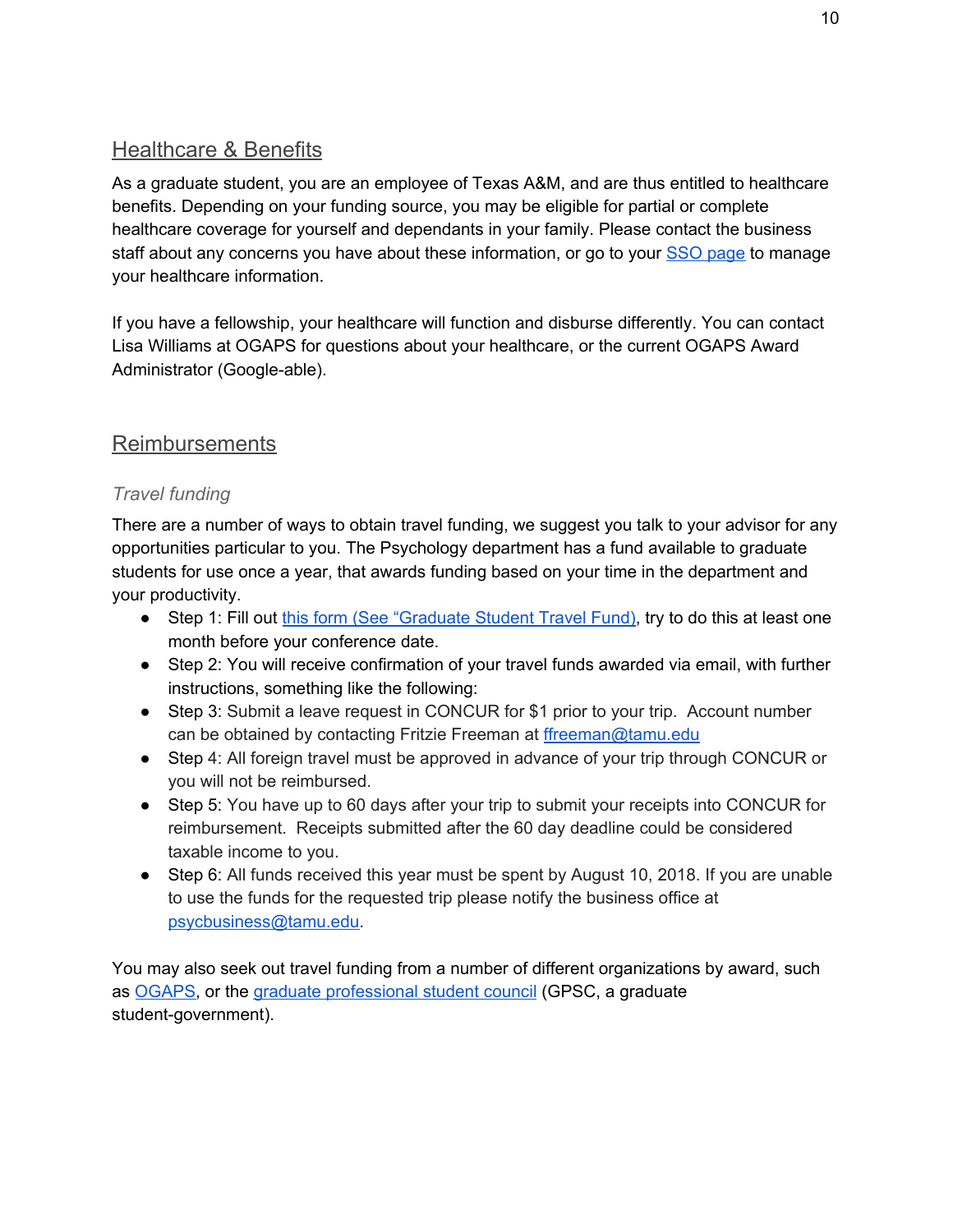#### *Events*

There are also a number of ways to obtain reimbursements for a number of university related event, such as food and parties hosted by the department. On some occasions, you may be able to obtain refreshments for events reimbursed by the department, either through [club/organization](http://studentactivities.tamu.edu/manage-your-organization/funding-banking/student-organization-funding-assistance-board/) funding, or by talking to your advisor (for events like lab meetings).

### Access

Your affiliation with TAMU, and the psychology department grants you extensive access to a number of online and analog resources. We've listed important related information here, along with information about how to gain access to places which you may require.

#### *Computer logins*

All psychology students, both graduate and undergraduate, have access to logging into psychology department computers (such as those in the Psychology Building, or in Milner) through the use of their NETID and password (the same as your email password). Further, faculty generally have server space dedicated to them which can only be accessed by particular people. This server folder is located on the S: drive on any psychology computer, under the "labs" folder. If you need access to another lab's folder, you may wish to contact the related faculty, and complete an [onboarding](https://drive.google.com/file/d/0Bx1PVniQPSEiSXNpa0xfaEE3SHhudnhzankwTnZhZXB0Y1Bj/view?usp=sharing) form, to be sent to liberlartsit@tamu.edu. NOTE: such forms are also commonly used for getting RA's access to these same folders.

#### *Important Websites*

[HOWDY](https://howdy.tamu.edu/): This site is hub from where you can access almost everything needed for life at TAMU, such as your email, class registration, bill statements, parking, eCampus, SSO, etc.

[SSO](https://sso.tamus.edu/) / [workday:](https://employees.tamu.edu/workday) This site is connected to your employment. You can set up your benefits here (iBenefits), obtain pay stubs and tax documents (HRConnect), and complete university-required trainings here (TrainTraq). You also go here (CONCUR) to get approval for travel in order to get travel reimbursement (See the above travel reimbursement information for further CONCUR instructions). Tip: workday seems to just log you in to SSO.

[iRIS:](https://iris.tamu.edu/) This site is where you submit applications to the IRB and add personnel connected to your studies.

[eCampus](http://ecampus.tamu.edu/): This is the course management website, you use this for teaching and as a student in some classes!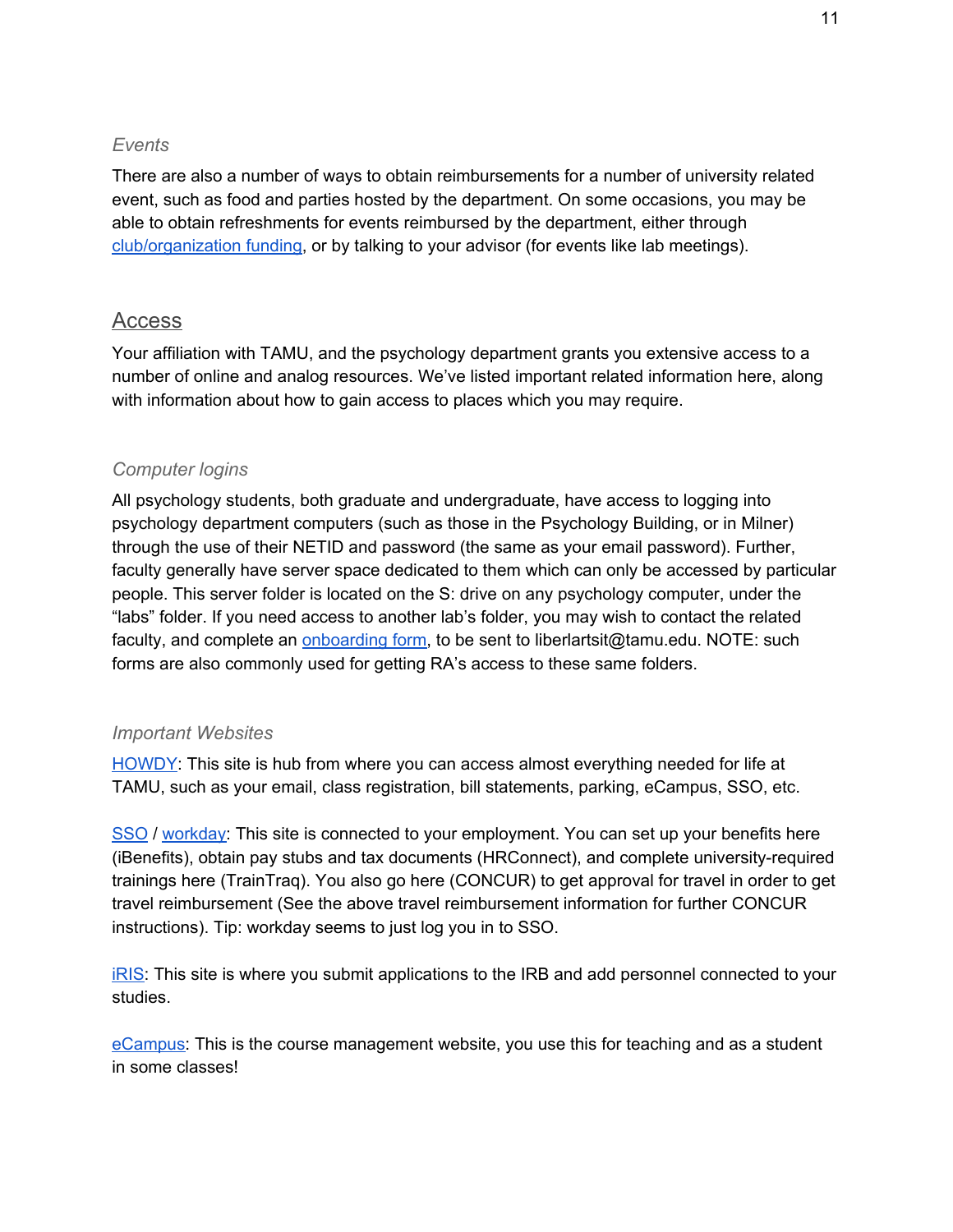[Library:](http://library.tamu.edu/) The library houses an impressive quantity of reference material, including older textbooks that can be excellent resources for research and writing! Graduate students have the privilege of being able to check out up to 99 books at a time, for periods lasting several months. You won't regret becoming familiar with the library.

[SONA:](https://tamupsychology.sona-systems.com/Default.aspx?ReturnUrl=%2f) SONA is the psychology department research pool, where students can sign up for studies, and researchers can post studies. You'll need an accepted IRB application to post a study. Once you have that, refer to the [instructions](https://liberalarts.tamu.edu/psychology/undergraduate/ugparticipate/) on this page for how to set up your study. Once you have emailed the materials to the SONA administrator, you can make a study on SONA, with the "name" that was given to you in the SONA study approval email (pay special attention to the SONA Procedures & SONA Study Request Form).

See also: [Psychology](https://liberalarts.tamu.edu/psychology/) Website Professional [Development](http://ogaps.tamu.edu/Buttons/Professional-Development-Opportunities) by OGAPS

#### *Building Access*

Keys: During your time at A&M, you'll need access to a number of rooms for a number of reasons. Jeannine Scambray (PSYC 232A) takes care of handling keys, and can help you with any related concerns. If you need a key for a class you teach, she can give it to you (although many rooms are moving over to the lockbox system). If you need a key for research purposes, you may need to complete a key [form](https://psychology.tamu.edu/resources-for-faculty/), and get a signature from your advisor.

Buildings: Your Student ID serves many purposes, not the least of which includes granting you access to the Psychology Building after hours. Locate the card readers outside of the Psychology Building, or Milner to gain access. Depending on who you are, you may have access to other buildings using your card. Contact Jeannine Scambray if you wish to gain access to a certain building. Further, buildings are often closed at 7pm on weekdays, and on weekends, so make sure to bring your card then. For more information, visit [https://myaggiecard.tamu.edu/.](https://myaggiecard.tamu.edu/) **Note** that some buildings, such as Peterson, which house lab spaces do not have swipe access; therefore you will need to talk to Jeannine about getting a building key for after-hour access.

Rooms: If you ever need to book a room for a meeting, you may do so by, first, investigating the [availability](https://sites.google.com/tamu.edu/psyc-room-book) of rooms. Then, email either Jeannine Scambray ([jscambray@tamu.edu](mailto:jscambray@tamu.edu)) or Audra Garcia [\(amgarcia@tamu.edu](mailto:amgarcia@tamu.edu)). When sending your requests please provide the following:

Your name Date you would like to reserve Start Time/End Time of event First Date/Ending Date (for reoccurring events only)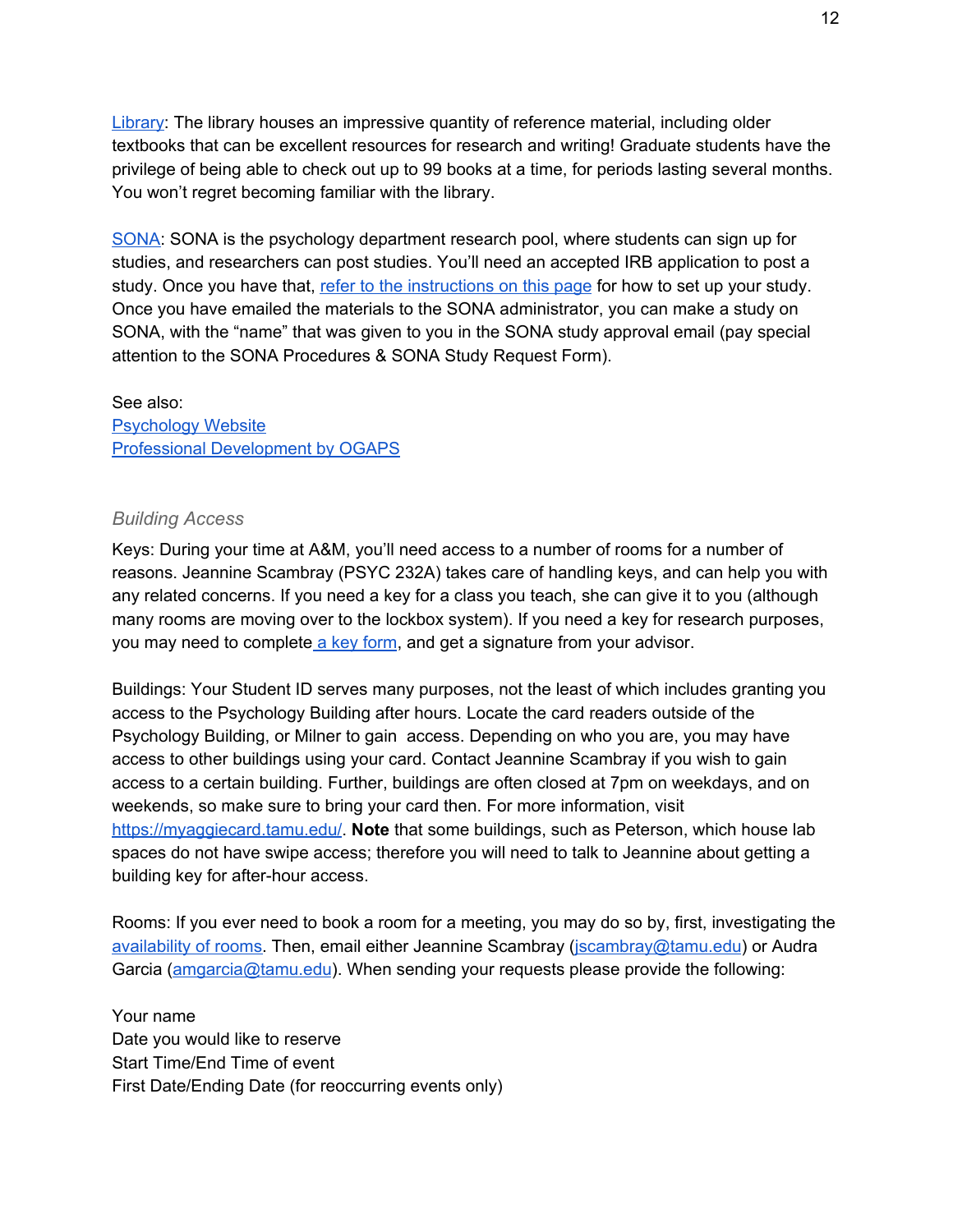Please be aware that most classrooms and meeting rooms are not intended for research purposes, though lab, club, or group meetings are almost always accepted.

# <span id="page-13-0"></span>Requirements and expectations

The requirements for graduate students are varied and wide. We recommend you have an extensive conversation with your advisor early on in your career to discuss what the department asks of you, what your area asks of you, what your advisor asks of you, and what you might want to accomplish for yourself. Below we've described the ins and outs of many common jobs and requirements graduate students have here.

## Academic requirements

Area Requirements: Each area has its own requirements. One commonality is that each area has its own form of colloquium, brown-bag, cognoscenti, or weekly meeting. These often are the best time to make announcements or voice concerns. These meetings are generally mandatory, but it is most often to your benefit to attend. While you will probably listen to a speaker about their research, these meetings are *the* way to socialize and make friends, find collaborators, and enjoy yourself with your peers.

**Clinical Area Specific Requirements:** There are specific requirements for clinical students depending on their level in the program (e.g., intervention hours, outside practica, or assessment hours). It is recommended you visit the Program [Curricula](https://liberalarts.tamu.edu/app/uploads/sites/2/2018/03/TAMU_Clinical_Psychology_Training_Curriculum.pdf) and area [specific](https://liberalarts.tamu.edu/psychology/graduate/clinical/) [webpage](https://liberalarts.tamu.edu/psychology/graduate/clinical/) for more information. It is always advised to discuss clinical requirements with your advisor(s) and the DCT on a semesterly basis

**Social and Personality Area Specific Requirements:** Please see the Social and Personality Curriculum document for additional information. This document should be provided to you by your advisor when you first arrive, and electronic copies will be sent out whenever an update occurs. Additional information can be found on the Social & Personality [Psychology](https://liberalarts.tamu.edu/psychology/graduate/spp/) specific [webpage](https://liberalarts.tamu.edu/psychology/graduate/spp/).

## **Faculty**

Depending on your advisor, you may have meetings on a weekly or monthly basis. Some faculty opt for a recurring meeting time to keep both themselves, and you, on track. Often labs have monthly meetings, aimed at organizing the lab goals, preparing research assistants, and ensuring progress on group tasks.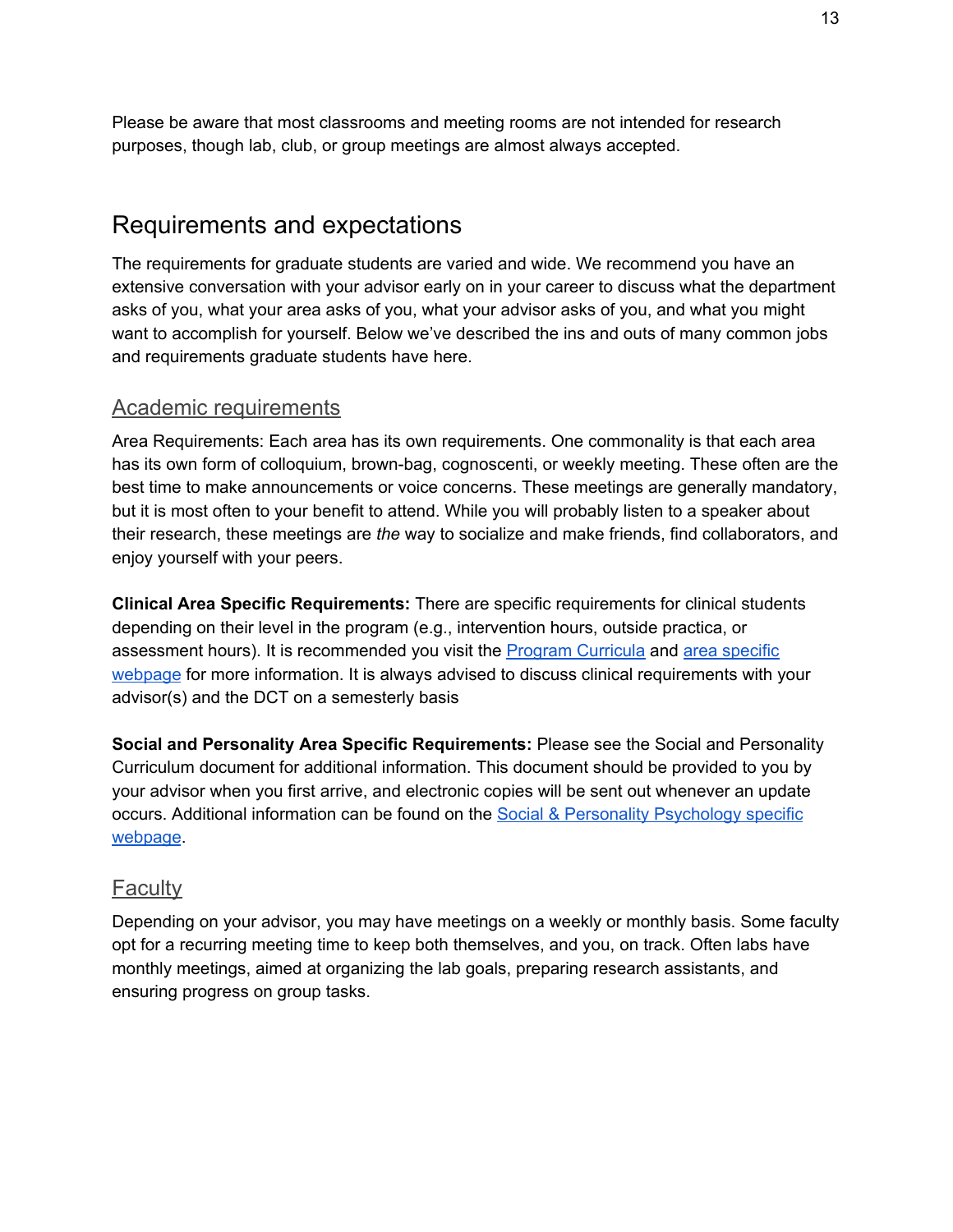### Grading Assistantship/ Teaching Assistantship: GA/TA

These are jobs you take on, usually requiring 5-10 hours of commitment (each), that pay you a salary and keep you funded, The official time requirement (5/10 hrs, may have multiple, often total 20 hrs) is based on the type of funding you have, and certain people may not even need to fill these hours! The department is moving away from GA's, or grader positions, but these positions usually involve grading scantrons, entering ecampus grades, and helping with other mundane tasks for a faculty member. TA positions have a teaching requirement, and most often involve teaching a lab for intro to statistics for psychology, or experimental design (301/302). Teaching can be a very rewarding experience, but be careful about not letting it take up too much of your time. Depending on the particular faculty member, GA and TA positions can vary greatly in their commitment requirements. We recommend monitoring how much time your actual position takes, and speaking with your advisor or the person for whom you are teaching if the requirements seem to overshoot your projected weekly hours. Many faculty will tell you (more formally) that teaching pays the bills, but doesn't fill your cv like publications do, and may therefore not be your highest priority (unless you wish to take on a teaching-focused job)! Most graduate students will take on a TA position during their 2-4th years, with a greater teaching position (like teaching intro psych) around their fifth year.

## Personal Requirements

**Recurring forms:** Every semester, you may need to submit to Peggy a force [course](https://liberalarts.tamu.edu/psychology/phd/forms/) [form](https://liberalarts.tamu.edu/psychology/phd/forms/) (such as for PSYC 685 or 691) indicating how many hours of research you are taking

**Yearly requirements:** Each area generally requires students to submit a self-evaluation on a yearly basis, which often amounts to an extended version of your CV. Watch out for emails about this and other similar requirements your area may have for you. Further, The department (Charlie Samuelson most often) may occasionally send out a call for updated CV's.

**One-Time only's:** Degree plan - The degree plan an official way the university checks up on you. Due by your fourth year, the degree plan requires you to list your dissertation committee and the classes you are going to include on your final course requirements. The degree plan often sneaks up on people, and students in their third year get academic holds close to their class registration time in the spring if they have not yet completed it. Take a look at the steps to graduation section of this handbook for more information

- **For those in I-O or Clinical:** You will need to submit two Degree plans during your time here, one for your Masters Degree/Thesis (2-3 year) and one for you Doctoral Degree/Thesis (3-5 year). Before you submit your Masters Degree Plan, you will need to submit a MDD [Petition](http://ogaps.tamu.edu/OGAPS/media/media-library/documents/Workshop%20and%20Tutorials/HOW-TO-FILE-MDD-PETITION-IN-DPSS1.pdf) in DPSS well before you submit your degree plan. It is highly recommended you submit this petition within your first semester at TAMU to give OGAPS ample time to fulfill the request. This petition allows you to be "enrolled" in "two" graduate programs at once.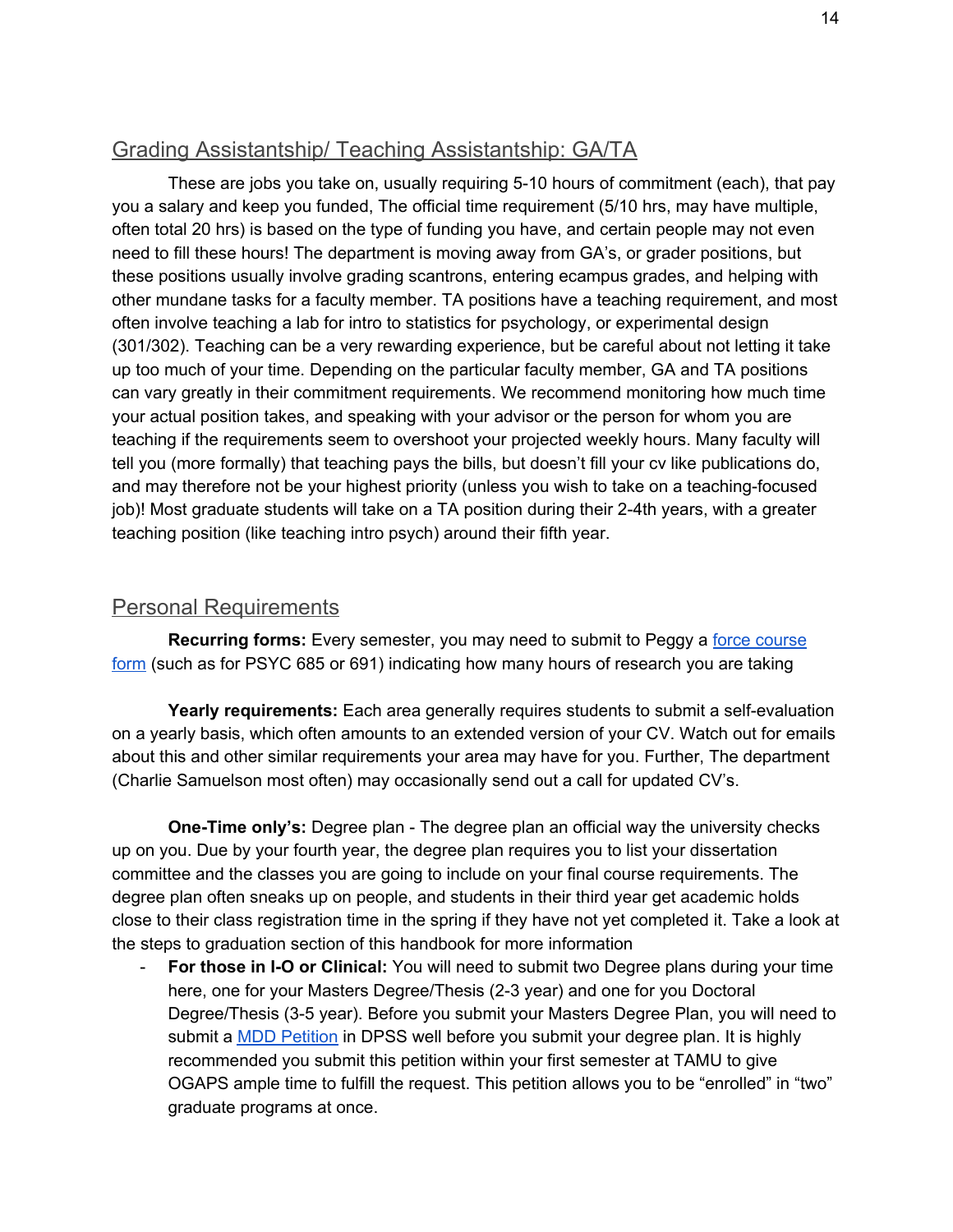**First year project poster:** During (approximately) the first week of October, students in their second year must present a poster about a project they worked on during their first year. All students are required to do this, and everyone from faculty to grads and undergrads visit this 2-hr poster session. Also, there's food and cake. Contact Charlie Samuelson if you have any impending events around this time that may stop you from presenting.

# Degree requirements and plans (How do I graduate?)

Masters vs Doctorates (conceptual and concrete differences): In essence, Masters' degrees are a recognition of training. Masters' degrees are often associated with the completion of a certain amount of classes and/or internship hours, and are generally aimed towards helping you obtain a non-academic job in your field. Alternatively, doctorates are an academic recognition, and essentially recognize you as an expert in your field. Because of these differences, students in more research focused programs like cognitive may not wish to obtain a masters degree. For those in I/O and Clinical, a Master's Degree is required by your area for progress in your Doctoral Program. There are certain requirements associated to completing these, and we strongly recommend you speak to your advisor, read about them in the department handbook, and visit the OGAPS website on these graduation [requirements](http://ogaps.tamu.edu/New-Current-Students/Graduation/Steps-to-Graduation). Also, take a look at the [GRAD](https://liberalarts.tamu.edu/psychology/phd/forms/) "exit" checklist made up by the psychology [department.](https://liberalarts.tamu.edu/psychology/phd/forms/) Finally, we recommend taking a look at the information presented in the department handbook!

Sample Timeline:Broadly, your roadmap may look like the following:

- Year 1: GA position, Research, Classes
- Year 2: TA position, Research, Classes
	- Clinical: TA/GA position, Research, Classes, Client Therapy, Complete Master's Degree
- Year 3: TA position, Research, Classes, MAP/Master's degree, submit degree plan
	- Clinical: TA/GA position, Research, Classes, Client Therapy, Assessment Team, Outside Practica (optional), begin dissertation requirements
- Year 4: TA position, Research, Complete class requirements, Begin Dissertation requirements & do proposal meeting
	- Clinical: TA/GA position, Research, Classes, Therapy/Assessment (optional), Dissertation, Apply for Pre-Doctoral Internship
- Year 5: Teaching, Research, complete dissertation, Job searching
	- Clinical: Pre-Doctoral Internship, apply for post-doctoral positions

### **MAPs, Theses, and Dissertations**

How do I complete these requirements? Your best first step is to talk to your advisor about these topics as early as possible. The following timeline outlines the first steps [presented](http://ogaps.tamu.edu/New-Current-Students/Getting-a-Degree/Doctoral-Degree-Requirements) by OGAPS on how to complete a [dissertation,](http://ogaps.tamu.edu/New-Current-Students/Getting-a-Degree/Doctoral-Degree-Requirements) with the addition of some tips from previous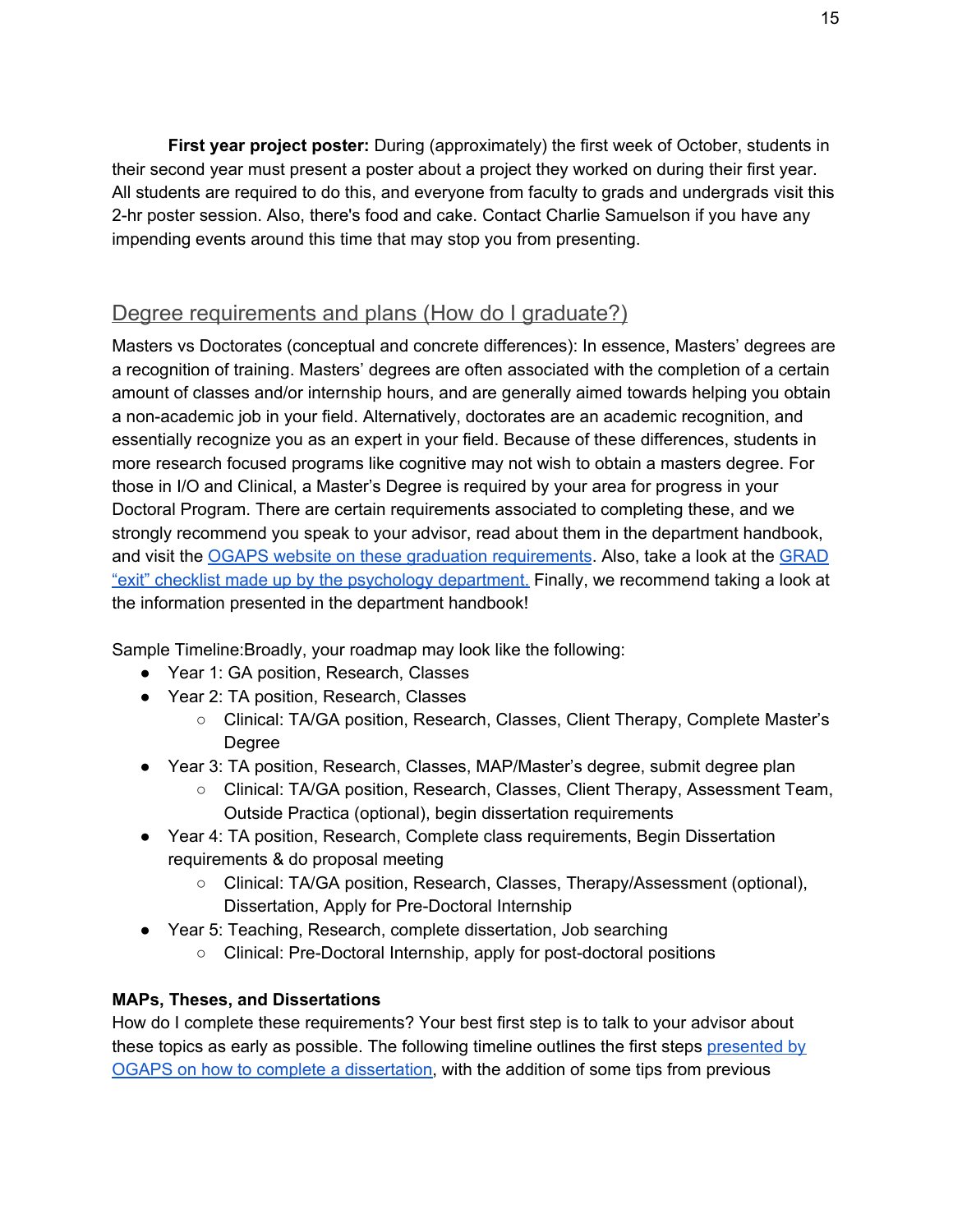students. Note that each area has different specific requirements and idiosyncrasies, so be sure to talk to more senior students in your area for additional information!

- 1. Complete Degree Plan by 4th year (this includes all the classes you have taken, or will take, as well as an official listing for your dissertation committee members. Talk to your advisor about who to take on your committee. Complete this [through](https://ogsdpss.tamu.edu/) the online portal.
- 2. Complete a Preliminary exam (or a Major Area Paper). Take a look at this [preliminary](http://ogaps.tamu.edu/New-Current-Students/Getting-a-Degree/Preliminary-Exam-Requirements) exam [checklist](http://ogaps.tamu.edu/New-Current-Students/Getting-a-Degree/Preliminary-Exam-Requirements) by OGAPS. People who present a MAP often hold their proposal meeting at the same time as their MAP presentation. Make sure you complete this [form](http://ogaps.tamu.edu/OGAPS/media/media-library/documents/Forms%20and%20Information/PRELIMINARY-EXAMINATION-CHECKLIST-11_6_17-fillable.pdf) too!
- 3. Hold a Dissertation Proposal Meeting. This will involve 4 major steps. First, write a proposal! (talk to your advisor for information on that ). Second, if you write a MAP, send it out for an initial review by your committee members, they may request you add or change stuff before they review it officially (give them 2 weeks). Then, send out an email organizing your proposal meeting, this should give the committee members at least two more weeks to review both your MAP and proposal. This email should be used to schedule your proposal meeting, since your committee members are probably busy people, it give them at least 1-2 weeks of possible proposal dates & times. Upon completion of the proposal, you will need to [complete](http://ogaps.tamu.edu/OGAPS/media/media-library/documents/Forms%20and%20Information/Proposal-Approval-Page-RK-Revision-3-Aug.pdf) this form. Be careful though! You will have 1 year of time, from the time this form is accepted by OGAPS, to defend your dissertation, so there's no need to send it out immediately.

Note: Upon completion of your graduation requirements, there are a few tasks that are not liated on the OGAPS website, but that are considered **mandatory.** Namely, an: exit interview with the department, an exit survey with OGAPS, and an exit survey sponsored by the NIH.

# Day-to-day (how much time should I spend at the office?)

Many advisors recommend spending an ample amount of time at the office. Some people may prefer to work at home, but being in your office for extensive amounts of time makes you available for a large number of opportunities, especially if you are placed in the Psychology Building, or Milner. Many collaborations, new ideas, and opportunities befall people who are ready to meet with others casually. If you are planning for a research-driven career following graduate school, research-oriented advisors recommend spending approximately 40-50 hours in the lab on a weekly basis (if not more).

**Clinical Students:** All client paperwork MUST be completed in the clinic due to HIPAA Regulations. During your 2nd and 3rd years you will spend a lot of time working in the clinic.

## Classes and Credits

How many hours should I take? Graduate students are generally required to take 9 credit hours per semester, with varying amounts during summer semesters. These 9 hours depend on your area, with some areas taking mostly courses, and others taking mostly research hours. You can apply for as many research hours as you wish per semester, but these should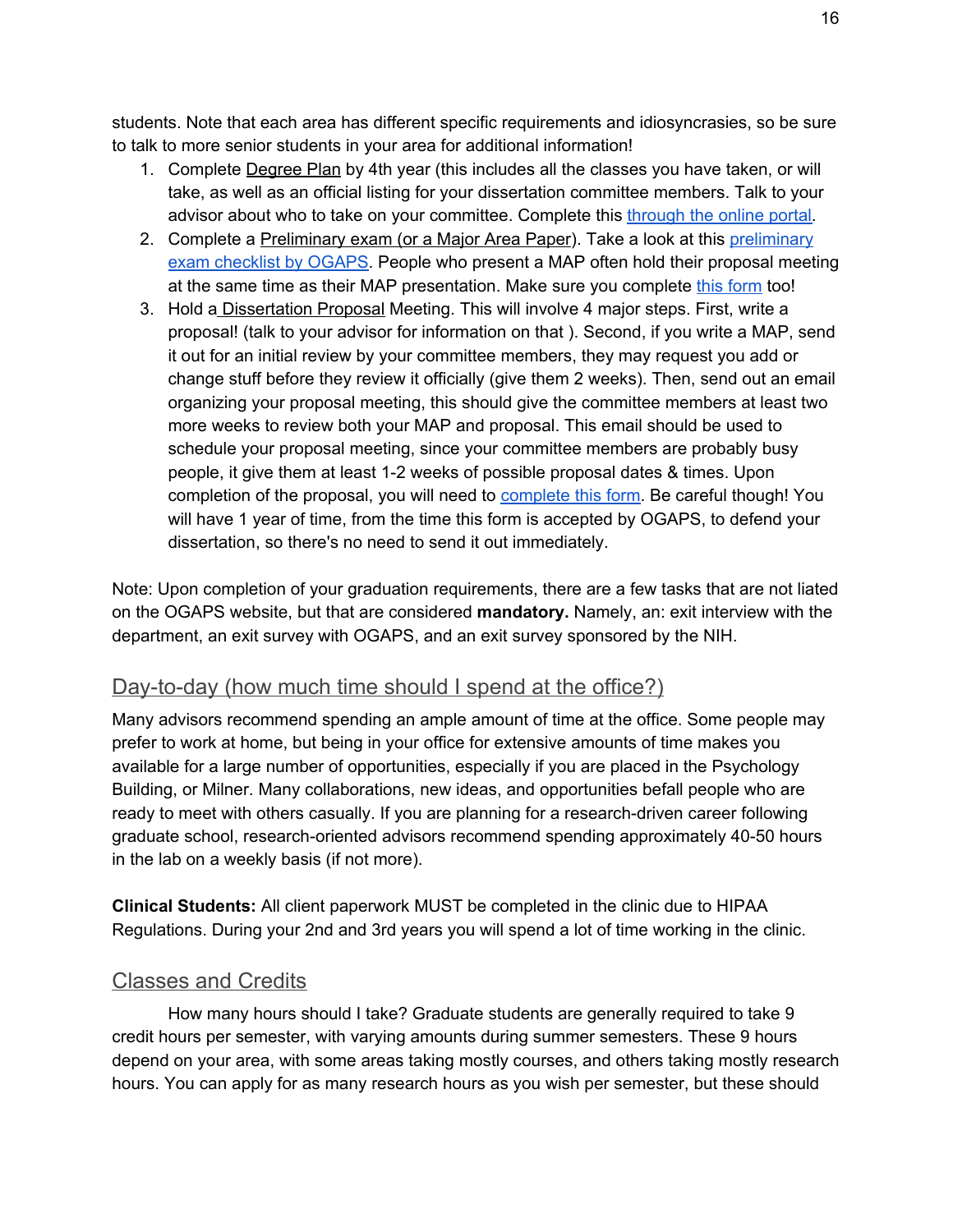generally be used to fill out your 9-hr requirement after course selection. Research hours can be applied for using the "force [Course](https://liberalarts.tamu.edu/psychology/phd/forms/) form".

**In & Out-of-area courses:** Most graduate students will need to take a certain number of in area, and a certain number of out-of-area courses. Many in-area courses are predetermined by your area (e.g. cognitive students must take a cognitive course), but many others are open to self selection. You may take courses as they come up, or take courses out of the Psychology Department if your advisor/Area head approve them. Out of area courses require you to take courses within psychology, but outside of your area of research. You may also be able to substitute courses from outside of psychology if approved by your advisor and the head of graduate studies, Charles Samuelson. Again, talk to senior students in your area for an idea of what courses to take, what courses count for what requirements, etc.

> ● Can I apply credits from x? You will need to discuss your area course requirements with the Area Head. It is up to the area whether your credits will transfer from another institution. For most, two courses maximum can be transferred. If they approve the transfer, you will need to submit the syllabus from the course to your advisor(s) and the Area Head for consideration.

**Certifications:** Certifications are qualifications you can earn, usually by completing a series of courses or attending a number of seminars. There are a number of certificates available to psychology graduate students, which may be useful depending on your area of study. See a few common certifications graduate students historically have earned below:

- [Educational](http://education.tamu.edu/advanced-research-methods-certificate) Psychology Stats Certificate (Advanced Research Methods)
- Statistics [Department](https://online.stat.tamu.edu/certificate-options/) Applied Statistics Certificate
- Africana Studies [Certificate](http://catalog.tamu.edu/graduate/colleges-schools-interdisciplinary/liberal-arts/interdepartmental-degree-programs/africana-studies-certificate/)
- Women and Genders Studies [certificate](http://catalog.tamu.edu/graduate/colleges-schools-interdisciplinary/liberal-arts/interdepartmental-degree-programs/womens-gender-studies-certificate/)
- [Academy](https://cte.tamu.edu/Graduate-Student-Support/Academy-of-Future-Faculty) for Future Faculty (AFF)
- OGAPS Professional [Development](https://ogaps.tamu.edu/Buttons/Professional-Development-Opportunities/G-R-A-D-Aggies/Certificate-(1)) Certificate

**Auditing:** the practice of taking a class without officially enrolling in it. Most professors are happy to have students participating just for the possibility of learning, and will often allow you to audit a course as long as you contact them beforehand. Often audited courses expect you to complete all the course material as you would normally, with the only difference being that you would not receive university credit. This is an excellent way to advance your knowledge without having to pay extra tuition. However, be considerate of the extra coursework this will lead you to take on.

## Jobs and Assignments

In total, you may be required to work up to 20 hours for either a GAR, GAT, GANT, Clinical Rotation (Clinical students only), I/O Internship (I/O students only), or a combination of these positions. These assignments depend on the type of funding you receive, and you should receive email confirmation about your assignment during the preceding semester.

○ A combination could mean 10 hr GAR and 10 hr GAT for example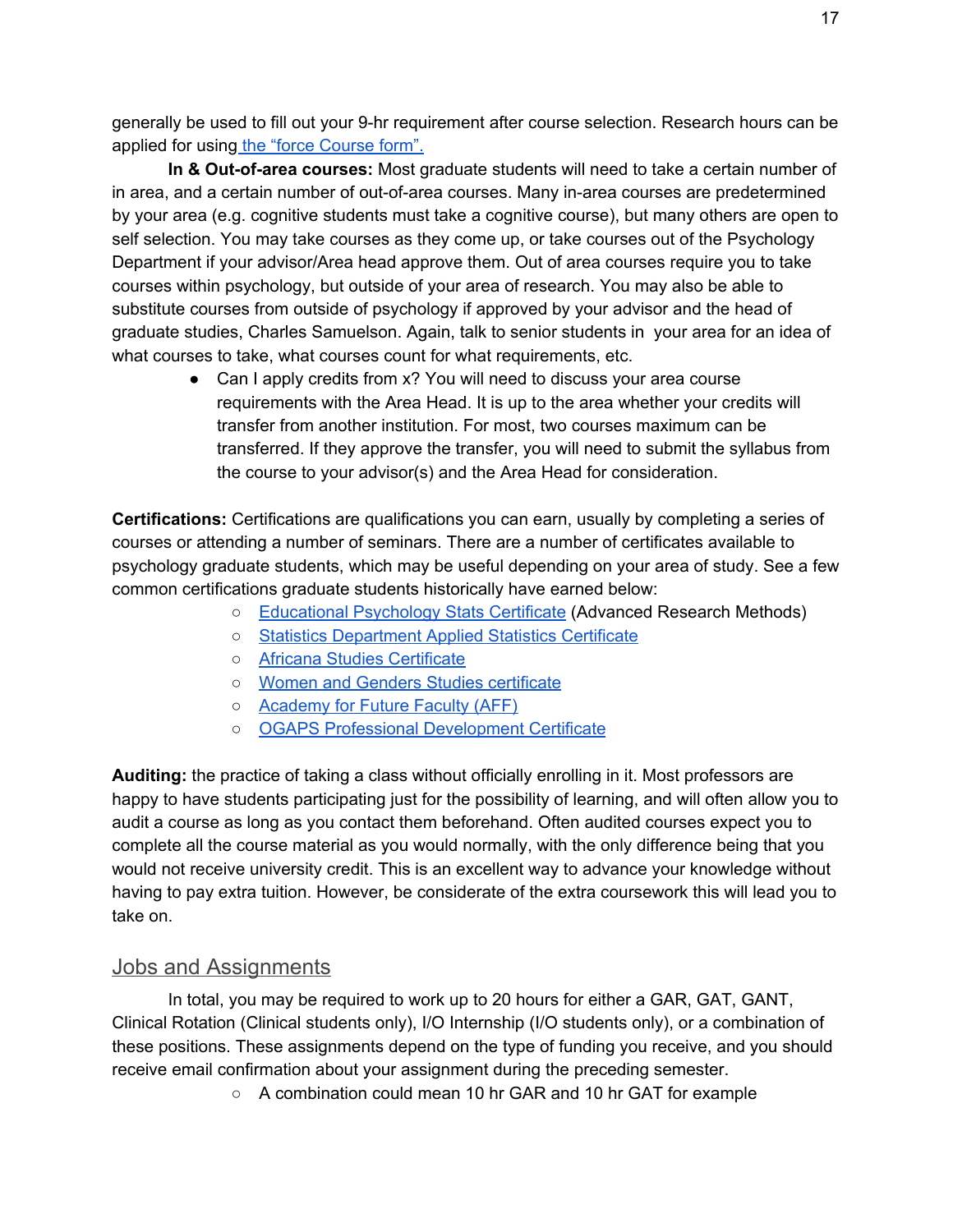- Combinations typically do not occur in your first year; most likely you will have a 20 hr GAT, or GAR your first year.
- If you want to work more than your 20 hours, you must first get approval from your faculty advisor/PI and then submit for departmental approval.
- You are paid on (or near) the first of every month, beginning after one month of working. *AKA your first paycheck will come in October of your first year, not in September.*

GAR [\(research\)](http://ogaps.tamu.edu/OGAPS/media/media-library/documents/Forms%20and%20Information/GA_employment-issues.pdf) vs GAT (Teaching Assistant - TA)

Use the link to view the OGAPS guidelines for each position.

**GARs**: These are research positions, and much like signing up for research hours, do not have any specific requirements other than you are supposed to do research for this time. More often this is under your primary advisor if they have the funds to support a student. Advisors with grants will give their students GAR positions. Some of these are through inter-departmental collaborations with faculty who have research funding. Either way, these are supported by research funding and grants.

**GATs**: There are two types of GAT positions: grader and instructor. First year students almost always receive a grader position, second year and beyond depend on your experience and career goals. If you previously obtained a Masters Degree, you may be asked to instruct, or co-instruct, a course during your first year. GAT Instructor positions typically begin with a 203 or 204 lab class. These are the experimental psych and statistics lab courses, with about 25-35 students per class. There is a written component to the grading and weekly course meetings.

**Grader Position**: As a grader, you will be assigned typically to one instructor who could have anywhere from 1-4 sections. Usually 1 section is equivalent to a 10 hr assignment, but this depends on the class size. Grader positions are reserved for large classes with high enrollment. The average course has 100-200 students per section. Responsibilities for a grader position depend on the faculty instructor you are assigned to.

Some responsibilities could include:

- $\circ$  Grade assignments and extra credit assignments (with large courses, if there are any written assignments, they are limited to 2-3 pages maximum).
- Grade Exams (typically scantrons, you will work with Sam in the [Scanning](http://assessment.tamu.edu/Scanning-Services) [Services](http://assessment.tamu.edu/Scanning-Services))
- Enter, or upload, grades on [eCampus](http://ecampus.tamu.edu/) and/or [Howdy](https://howdy.tamu.edu/)
- Respond to student emails in a timely manner
- Hold weekly office hours (Jeannine will supply a TA office key to those who need it - PSYC 288)
- Schedule and conduct make-up exams with students
- Coordinate with [Disability](http://disability.tamu.edu/) Services for students with accommodations
- Proctor exams and final exams
- Attend classes (not usually, but some require it)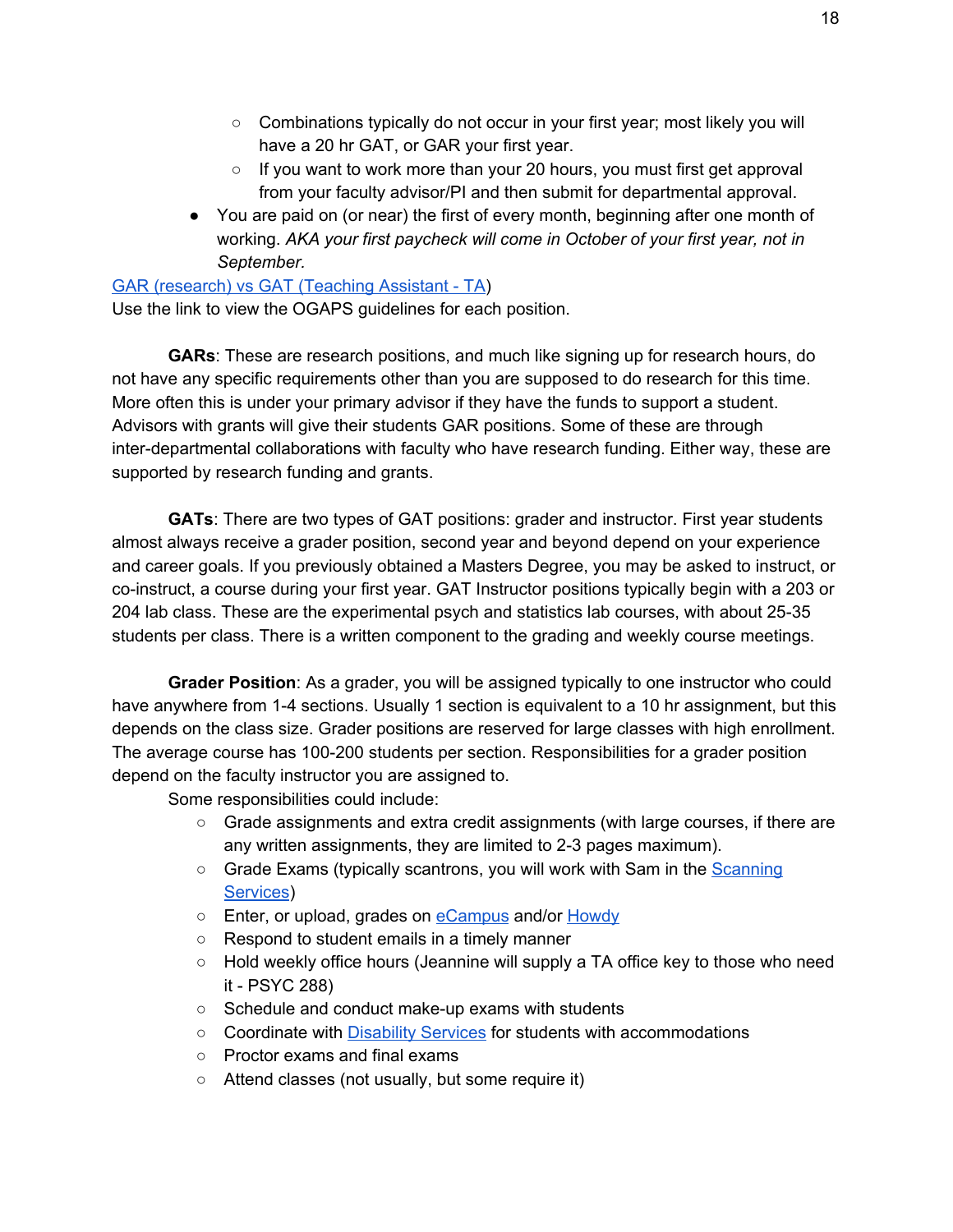**TA Training**: You are required to attend a one day, in-person training for the University prior to starting your TA position. Follow this [link](http://cte.tamu.edu/Featured-Programs/Teaching-Assistant-Institute) for more information. You should receive an email about TAI early- to mid-August. IN ADDITION, you must complete the online evaluation of the training to receive credit! Don't forget! You will also received department training as part of the first year seminar with Dr. Samuelson. Both are required to get your teaching certification through the department and university.

**External Funding**: Some students acquire external funding (e.g. NSF, NRSA, or other Fellowships). If your funding covers the minimum 20 hr requirement, then you will not be assigned a position through the university. NOTE: External funding means you're no longer an "employee" and therefore will need to secure health, dental, and/or vision insurance through other means.

#### *How do I do these jobs?*

**Grading, Scantrons, & eCampus**: Grading scantrons is probably the easiest assignment you may get, and involves simply going over to **TAMU's [scanning](http://assessment.tamu.edu/Scanning-Services) services** room, located on the 3rd Floor of Henderson Hall, room 1157 (Phone: (979) 862-2918). Grading anything else should be clearly instructed by the teacher of that course, and often involves grading free-response questions for exams. Be ready to ask lots of questions of your instructor for these types of assignments, as they can have very wide-ranging responses. As a teacher, try to make the best use of eCampus you can. At baseline, eCampus is an excellent place to upload files for your students to access, but you may also often be required to input grades using eCampus' gradebook system. This system is a little cumbersome and slow, so I recommend using the file download & upload system to input grades. Located at the top right of the grade center on eCampus, this system lets you download your gradebook to an excel-openable file. You can then fill in your grades, and reupload the file to make the desired changes all at once. TIP: if you need to upload grades for a new assignment, make sure to make the column through ecampus, before downloading the grading file.

**What can I do to make sure a semester goes well?:** GAR: Make sure you and your advisor are on the same page concerning your time and effort in lab. **GAT:** Read through the syllabus before class starts. Clarify anything you don't understand with the instructor, students will ask you questions and they will try to use the syllabus against you for better grades, more time, due dates, etc. Know the [student](http://student-rules.tamu.edu/) code! Specifically the [attendance](http://student-rules.tamu.edu/rule07) policy for make up exams. You will also memorize the Aggie Code of [Honor](http://student-rules.tamu.edu/aggiecode) by proxy, *"An Aggie does not lie, cheat or steal or tolerate those who do."* Should one of your students break the Honor Code (aka cheat, plagiarize, etc.) you will work with the Honors [Council](http://aggiehonor.tamu.edu/Rules-and-Procedures/Procedures/Aggie-Honor-System-Office) to file a violation.

**Teaching Resources & Disability:** Some students may require certain special accomodations associated with disabilities. You should receive extensive information on the topic of disabilities during your TA training say, but in most cases these circumstances simply mean that a person may require extra time on their test (1.5 times normal test time) or taking the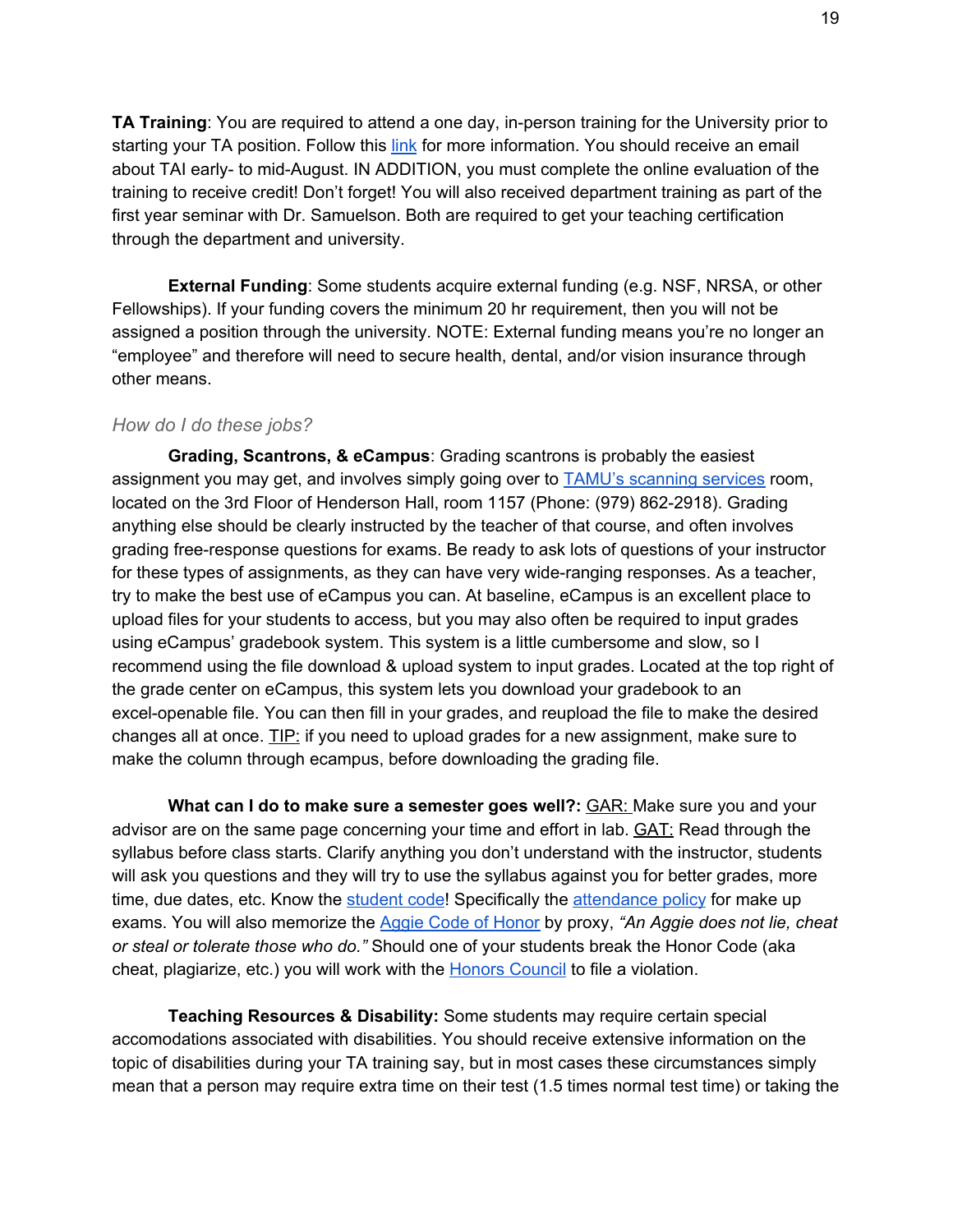test at the disabilities testing center. Students should approach you themselves about these issues, and provide you with the information about how you should handle them individually. Below, I've listed a number of useful websites for teachers at TAMU (both for your own use and to refer your students to), but my main recommendation for how to do well as a teach is to communicate thoroughly with peers, particularly those that have taught what you have taught.

- [Disability](http://disability.tamu.edu/) services
- Center for teaching [excellence](https://cte.tamu.edu/)
- [Writing](https://writingcenter.tamu.edu/) Center
- Academic Success [Center-Tutoring](http://successcenter.tamu.edu/Tutoring)
- Report misconduct, [emergencies,](https://urc.tamu.edu/how-to-report/) harassment, etc.

# <span id="page-20-0"></span>Research

Research is one of the most important and daunting tasks of a graduate student. The importance of amassing publications can vary greatly depending on your particular area of study, but most hiring committees highly value quantity and quality of an applicant's population. It's a good idea to speak to your advisor early on in your graduate career to talk about how important publications can be for your career, and possibly set a goal for progress and completion of research over the course of your studies.

# Resources

### *Technology, Free Software, & Statistics*

- **[Qualtrics](https://tamu.qualtrics.com/login?path=%2FControlPanel%2F&product=ControlPanel)** [i](https://tamu.qualtrics.com/login?path=%2FControlPanel%2F&product=ControlPanel)s a survey software available to all TAMU students and faculty. Check to see if your lab already has an account, and if not [apply](http://it.tamu.edu/Websites_Applications_and_Software/Applications_and_Resources/Qualtrics_Survey_Application/) here!
- **MATLAB** (free for students, alongside a number of other programs at https://software.tamu.edu/public/AvailableSoftware.aspx)
- **Statistics:** As a TAMU student and as a Psych grad student, you have access to SPSS. As a TAMU student, you also have access to Stata and SAS. You can also request to have R installed on your office machine.
- See also the programs available to graduate students through TAMU for free or [reduced](https://software.tamu.edu/secure/SelectProducts.aspx) [price,](https://software.tamu.edu/secure/SelectProducts.aspx) or available through any TAMU [workstation/computer.](https://wikis.arch.tamu.edu/display/HELPDESK/Student+Software+Availability)
- Psychology Department Integrated Biometrics system: (contact Department Head)
- Your lab may also use additional specialized software, so be sure to talk with your fellow labmates!

# SONA

[Sona](https://tamupsychology.sona-systems.com/Default.aspx?ReturnUrl=%2f) is the research pool online system, for researchers to find participants. There are a number of steps you must follow to set up your own study on SONA, listed here. First, you need to request a researcher account. Check first with your advisor/lab mates to see if your lab uses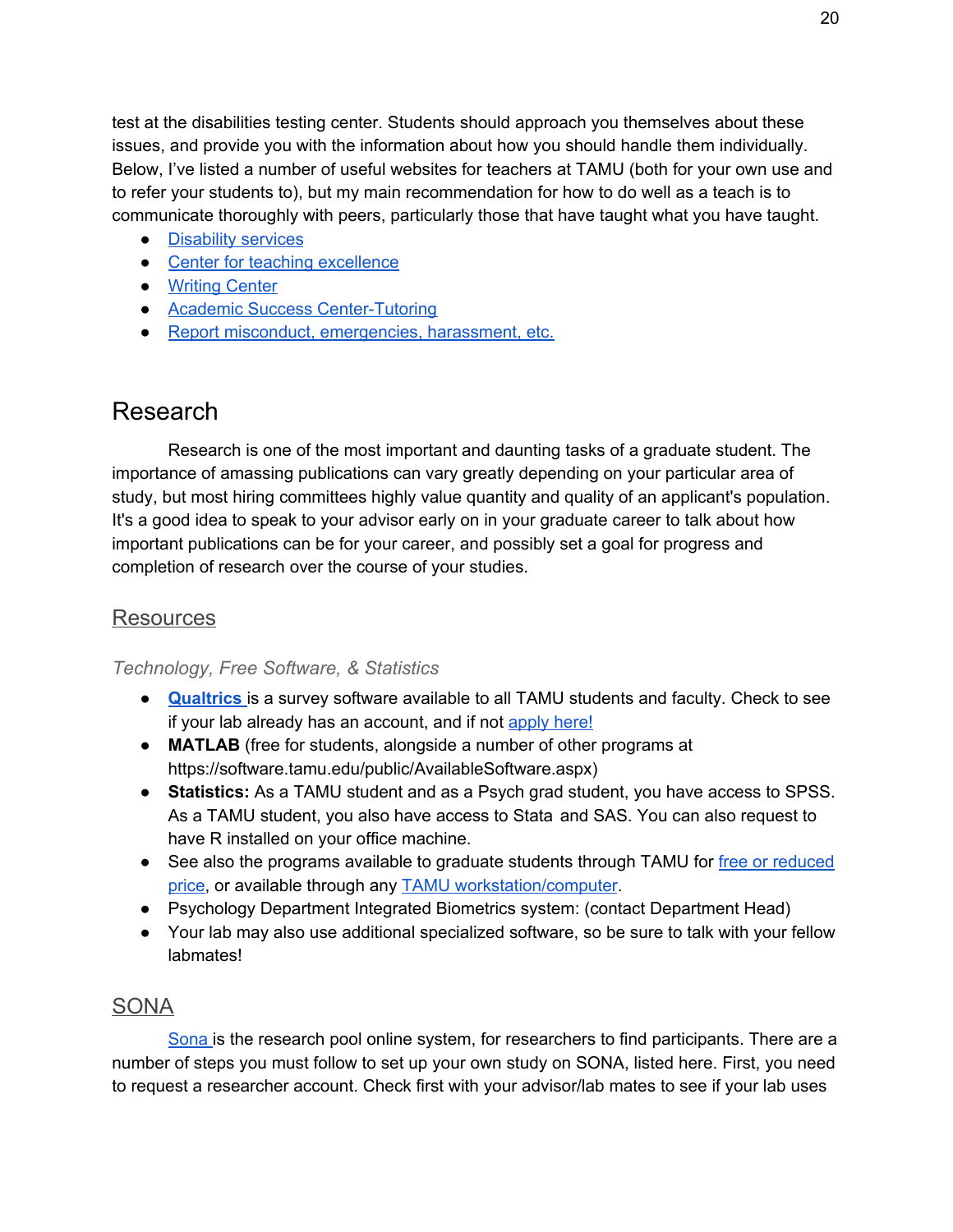a shared account or individual researcher accounts. If you need an account, send the Subject Pool Coordinator an email at [tamusubjectpool@gmail.com](mailto:tamusubjectpool@gmail.com) requesting a new researcher account with your name, the username you would like for your SONA account, and the email address you want associated with the SONA account. You should receive an email from SONA with a temporary password within 1-2 business days.

For every study, you must first request a study number. Note that "every study" means each individual methodology . Minor differences in method (such as different paper & paper measures) may be acceptable to run under one study number, but any differences in length of study, risks involved, or related IRB application must be different "study numbers". In addition, each semester has its own set of study numbers, so you may need to request a continuation each semester, for each study.

[Download](https://liberalarts.tamu.edu/psychology/undergraduate/ugparticipate/) a cover sheet from the department website then send the completed cover sheet with a copy of your IRB approval letter and any consent documents/debriefing documents to the Subject Pool Coordinator at [tamusubjectpool@gmail.com](mailto:tamusubjectpool@gmail.com). You will then be issued a study number for that semester within 1-2 business days.

Once you have a study number, you can create your study in SONA. Make sure the name is your study number, and you fill out the time and credits appropriately. Remember, 30 minutes = 1 credit, and you must always round up (e.g., a 35 minute study = 2 credits).

Note: Each lab is allotted ~10% of the pool max per semester. Usually this is a very large number that most labs do not hit, and the Subject Pool Coordinator will let you know if your lab is requesting close to the per-lab max. You can always ask the Subject Pool Coordinator what the semester's approximate cap will be via email ([tamusubjectpool@gmail.com\)](mailto:tamusubjectpool@gmail.com) if you are concerned.

When you are ready for your study go live, make sure to make your study active by clicking "Yes" under "Active Study?" option. Next, click "Send an Approval Request" (under the "Change Study Information" submenu) to have SONA generate an email requesting approval to the Subject Pool Coordinator. You should receive study approval in 1-2 business days max.

Check the [department](https://liberalarts.tamu.edu/psychology/undergraduate/ugparticipate/) webpage or the research sign-up website directly ([SONA\)](https://tamupsychology.sona-systems.com/Default.aspx?ReturnUrl=%2f) for dates for each semester. Generally, in Fall and Spring semesters, the first week of school is to get accounts set up. The second week is for prescreening. The subject pool opens for studies ~third week of class, and closes at 5 pm on the last day of class. **MAKE SURE YOU DO NOT POST TIMESLOTS AFTER THE SUBJECT POOL CLOSES**. Your studies will not be approved before the subject pool opens, but you can request study numbers whenever. In Summer semesters, there is no prescreen, and the subject pool opens the first day of classes.

If you want to prescreen, you MUST HAVE IRB APPROVAL to do so. About 1 month before classes start, watch for an email regarding a call for prescreen materials. All materials must be submitted at least ~1 week before classes start to be re-approved by the IRB for that semester's prescreen.

Questions regarding SONA, contact the Subject Pool Coordinator at [tamusubjectpool@gmail.com](mailto:tamusubjectpool@gmail.com). See also the general information page for [participating](https://liberalarts.tamu.edu/psychology/undergraduate/ugparticipate/) in [research](https://liberalarts.tamu.edu/psychology/undergraduate/ugparticipate/) studies.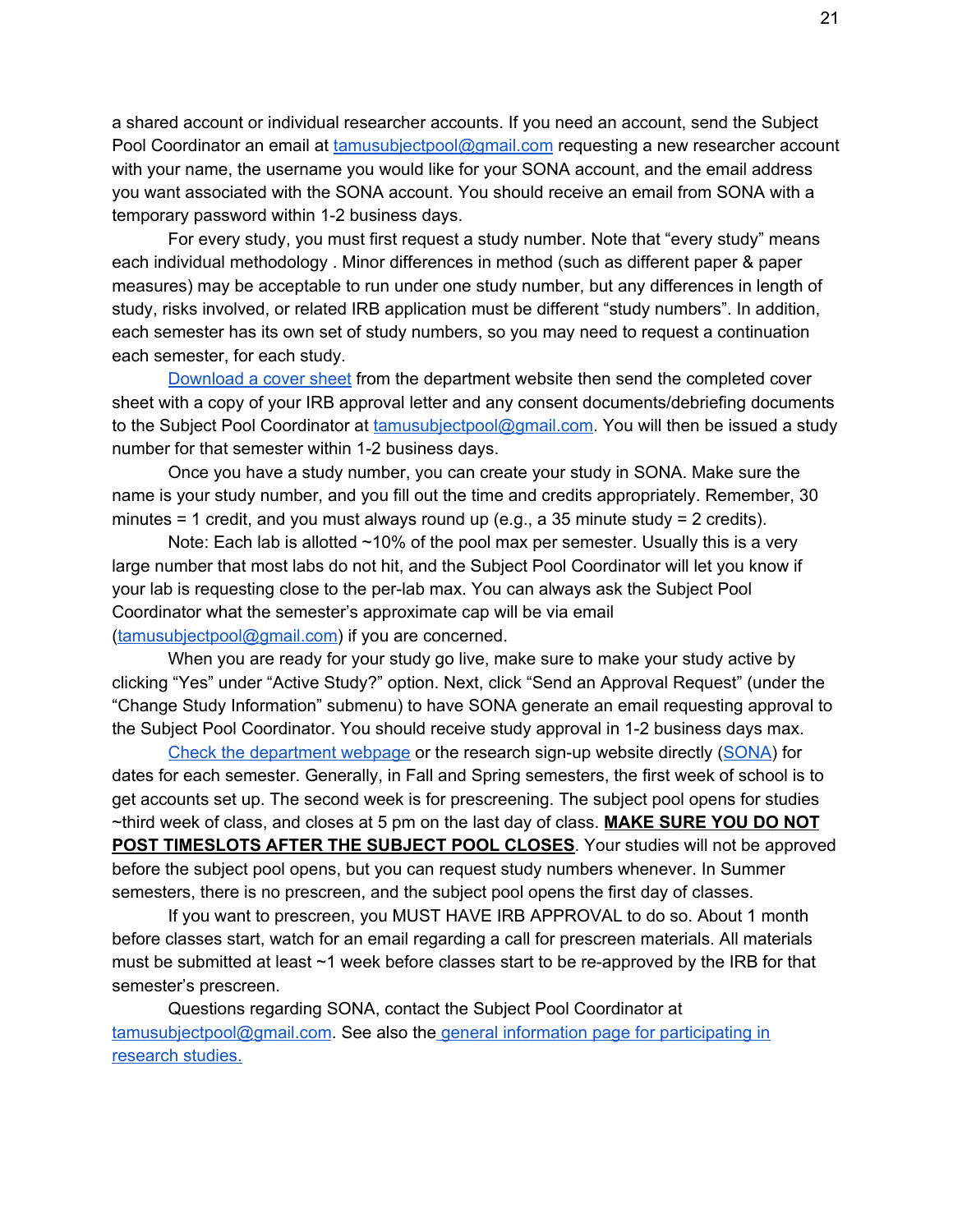### IRB

The Internal Review Board (IRB) at texas A&M is the official ethics and safety committee for the university. If you would like to gather data using human subjects, gather data from an existing database, or otherwise run a study, you need to complete an IRB application for your study. Access and complete IRB [applications](https://iris.tamu.edu/) through their online portal.

There are many resources available to help you successfully compete IRB applications. We recommend you talk to a fellow graduate student, or a faculty member for concerns regarding your type of research, and each IRB application can vary greatly depending on area and type of investigation. However, you may also obtain information from the official IRB office website. Which contains templates for forms, contact information for concerns regarding the IRB, and general guidelines on how best to ensure [compliance.](https://vpr.tamu.edu/compliance/rcc/irb)

**TIP**: make sure you include any research assistants on your application if they are proctoring or handling data! This means they also must have completed CITI training.

# Research Assistants (RA's)

Research assistants can be amazingly helpful if you know how to use them. Often, undergraduate research assistants are relegated to proctoring studies, and data entry, but they can provide a wealth of benefits that you may not have previously imagined. For example, I often ask my research assistants to read through portions of my academic writing, applications, or study materials to help identify mistakes and unclear writing. Such a request benefits the graduate student, but it also gives RA's an opportunity to critically read through high-level writing, a prospect that can be invaluable for those aiming to become graduate students as well.

Be sure to talk with your advisor and labmates about how your lab's specific procedures for recruiting RAs and the types of work they perform as labs vary widely on how RAs are recruited, how many RAs are recruited in a semester, and what is specifically required by their RAs

#### *Obtaining RAs*

RAs are often recruited during the last two months of an academic semester, for the following semester, but you can obtain RA's as late as 1-week into the semester you want them for.

You can recruit RA's by:

- $\circ$  Posting an advert with the advising office (Send an email to one of the advisors)
- Talking to a class you or your advisor teaches
- Sending out a recruitment email to all psychology undergraduates (contact the advising office)
- Sending out a student-wide email through the TAMU bulk mail [service](http://it.tamu.edu/Email_Messaging_and_Collaboration/Email_Tools/Bulkmail/index.php)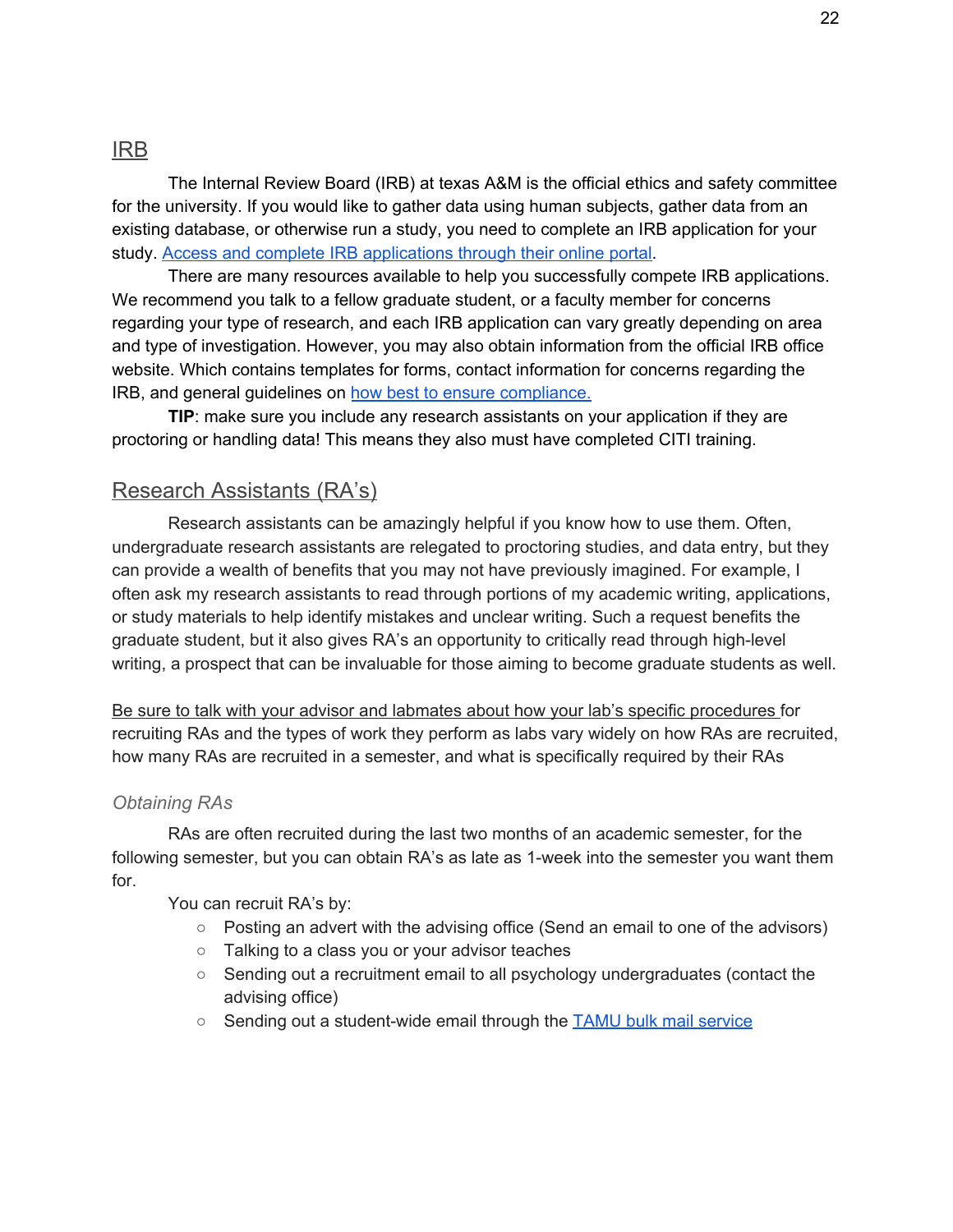#### *RA forms*

RA's gain university credit by enrolling in a 485 or a 491 [course.](https://liberalarts.tamu.edu/psychology/resources/teaching-support/) Most RA's will be 485's, as 491 is a more involved position. Talk to your advisor for the differences they require for 491's, or honors students.

#### *Keys for RAs*

Most psychology rooms that you may need to give your RA's access to will have key lockboxes available. Otherwise, you may use the key [request](https://liberalarts.tamu.edu/psychology/resources/department-policies-and-forms/) form, and have them turn it in to Jeannine Scambray.

#### *Computers for RAs*

All psychology undergraduates should have access to psychology computers, but if you need them to have access to the shared lab servers, or to be able to print, you must email liberlartsit@tamu.edu a completed [onboarding](https://drive.google.com/file/d/0Bx1PVniQPSEiSXNpa0xfaEE3SHhudnhzankwTnZhZXB0Y1Bj/view?usp=sharing) form

### Department Webpage

All graduate students are listed on the department website. If you would like your own webpage (highly recommended as this is a place for you to put your CV, links to your Google Scholar/ResearchGate accounts, and increase your visibility as you approach the job market), consider making your own page through Wordpress or similar services and contracting ???? to have your link added to your name.

# <span id="page-23-0"></span>Getting Ahead in Academia

There are many many resources available to graduate students, especially those in the psychology department. For example, the department often hold 2-4 Professional Development Seminars per semester. These are held by the department and discuss a variety of topics such as research writing, job talks, applying for jobs, grievances, and grant-writing.

#### Grants & Fellowships

Awards such as grants and fellowships can be an amazing boon to your career in academia. Most if not all research focused individuals will seek to apply for grants and fellowships at some point in their career. In essence, grants and fellowships are monetary awards that a person wins based on an application and approval from a selection committee. These awards can have a variety of criteria, but most often reflect the feasibility and quality of the application. The Department of Psychology offers a number of helpful resources on how to produce a good application, such as professional development seminars that occur.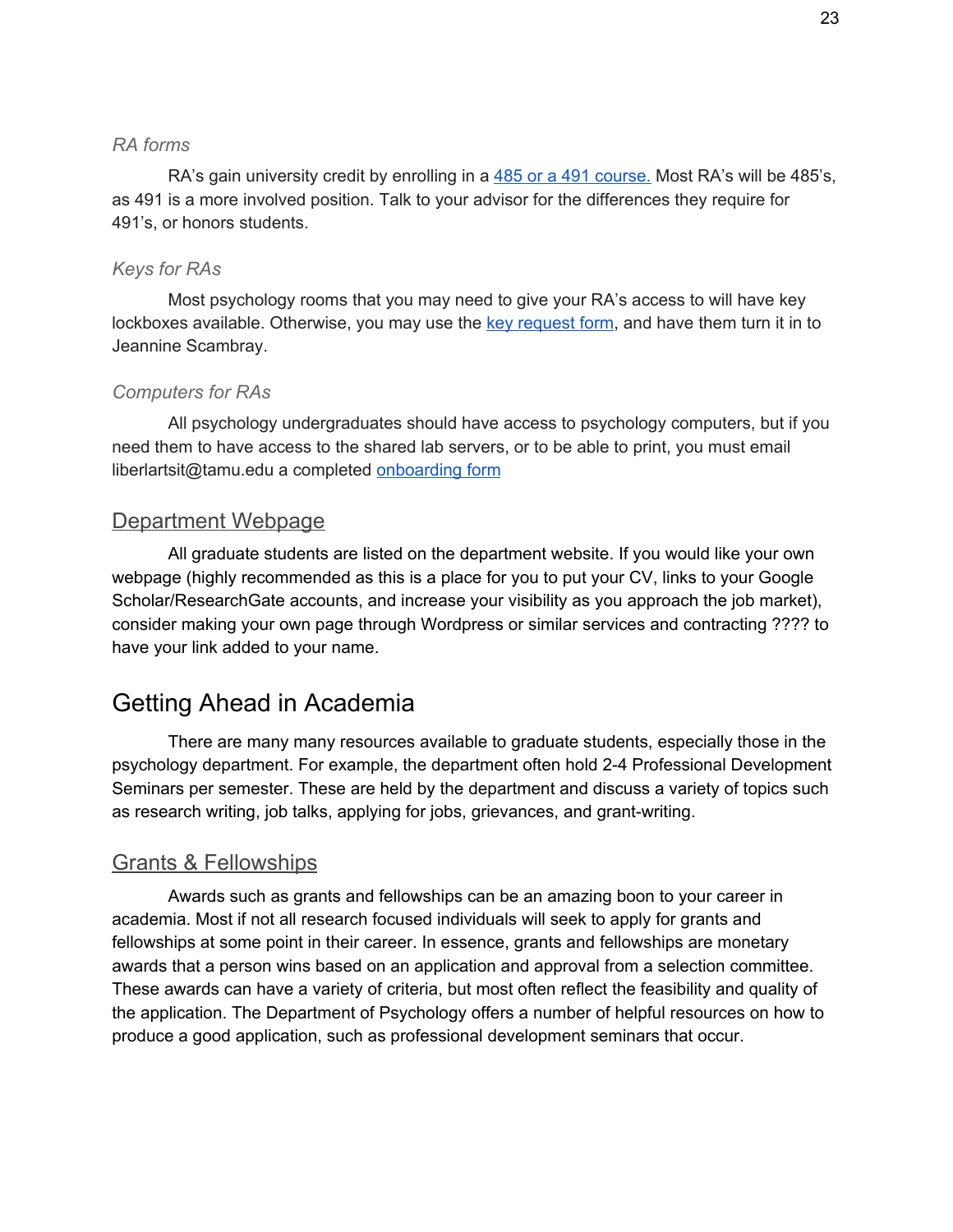#### *Common Awards*

One common form of fellowship is a dissertation fellowship, which is offered by many national and international organizations. Dissertation fellowships aim to pay for your last year as a graduate student, so that you may write your dissertation potentially without any additional requirements such as TA'ing positions. These applications are usual

Common grant organizations

- GRFP (NSF) awarded 1st or 2nd year of grad school ONLY, 3 years of full funding.
- NRSA awarded during years 4-5 of grad school
- NIH
- We suggest you search online for fellowships, grants, and scholarships that fit your area of research!

### Awards, contests, and events

Awards and contests are an excellent way to improve your academic profile, and grow your CV. At A&M, there are a sizable number of organizations itching to distribute awards to promising graduate students. Below we list some of the better known events and awards you may be interested in. Remember that including participation in a poster session or talk can be a valuable addition to your CV, even if you don't win anything.

### *TAMU Student Research Week*

This is a yearly event that features graduate and undergraduate student research. One can present their research as a poster or paper and get feedback for the presentation. Awards are distributed by subject area.

### *[GPSC Travel Awards](http://www.gpsctamu.org/travel-awards.htmlhttp://www.gpsctamu.org/travel-awards.html)*

Click for [details](http://www.gpsctamu.org/travel-awards.html) \$100-500 depending on type of travel. Psychology students FREQUENTLY win these, so don't hold back and apply if you need funds! Particularly useful if you plan to attend 2+ conferences in one year, since your department travel funding can only be applied to one per year.

OGAPS Research and Presentation Travel Awards:

See [website](http://ogaps.tamu.edu/Buttons/Funding-Opportunities/Research-and-Presentation-Grant-Guidelines) for details. These include up to \$1000 depending on type of travel (domestic, international, transformative…). These awards can only be awarded ONCE per DEGREE, this means clinical students (or anyone who gets both a masters and phd here) can actually submit TWICE.

Many societies and conferences offer student research awards for excellent research presented at meetings.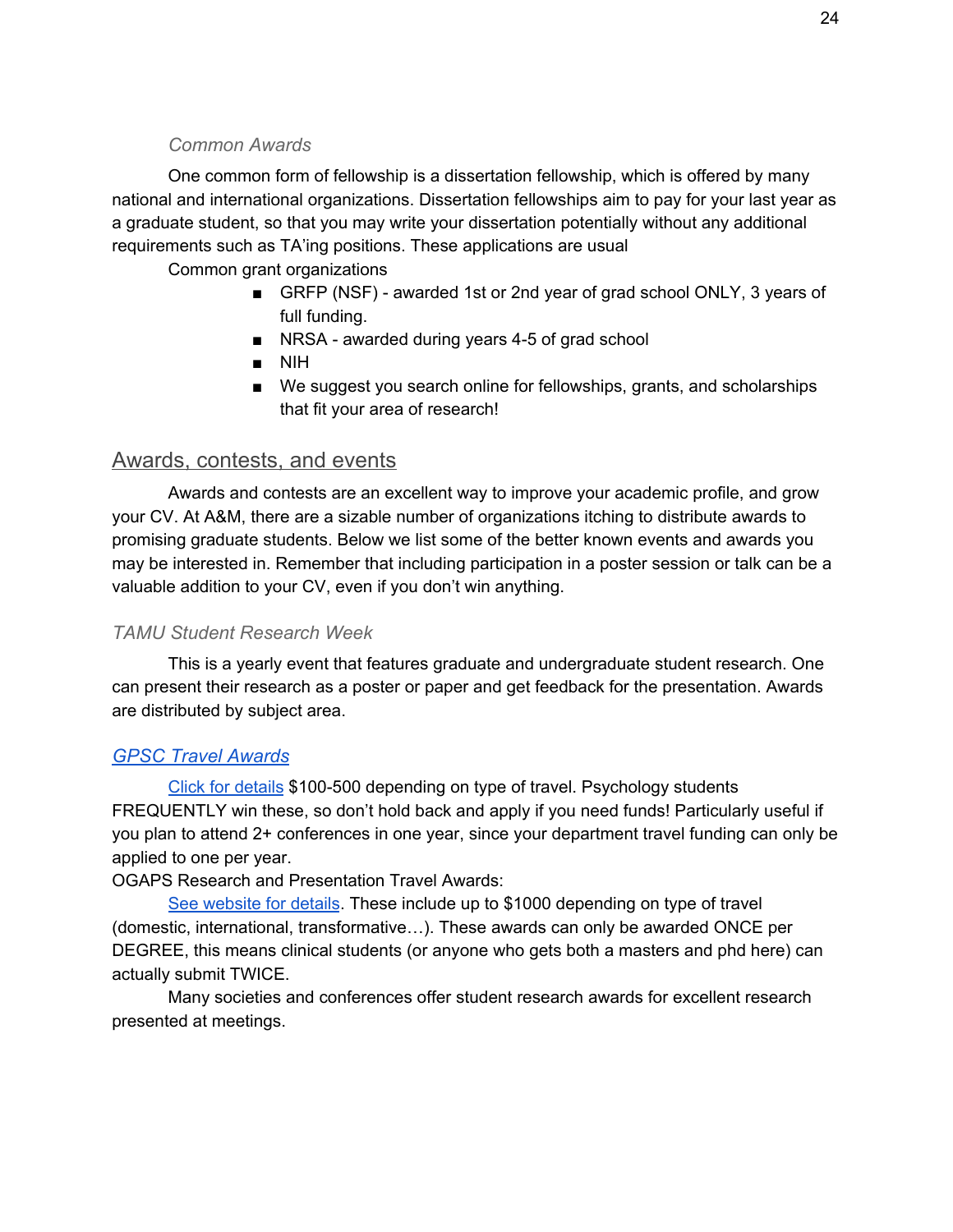### CV writing

There is a wealth of resources available for people wishing to improve their CV both online and locally (for example, [G.R.A.D](http://ogaps.tamu.edu/Buttons/Professional-Development-Opportunities/G-R-A-D-Aggies/Certificate) Aggies offers CV workshops). One of the best methods is to consider a number of existing faculty CV's, especially those of newer hires. Some pointers for graduate students CV's specifically include:

Consider the ordering of your sections! Many graduate students are low on publications, but your awards, teaching experience, presentations, or ongoing/under review projects may be much larger. It's a good idea to order your CV's sections by the amount of impact they can have.

Constantly update your CV! Often graduate students feel as though their participation or work in some event, class, or mentorship opportunity is not worth mentioning on their CV. However, anything that would boost your academic profile should be featured. For example, you may wish to include a small section detailing your vast experience mentoring undergraduate research assistants.

Expand your publication list! Because graduate students haven't had much time to publish a library of papers, it's important to show that you have a bounty of projects at various steps in the research ladder. Consider including "ongoing studies" and/or "under review" sections after your publications list. Any posters or talks help here too!

### Additional training

There are a variety of options, both at Texas A&M and across the country, to develop additional training and skills that may be of use to you. Keep an eye out on your specific sub-area's listserv, and sign up for your area's common society's listservs for additional opportunities.

At TAMU, there are a variety of certifications that students have taken in the past, including:

- [Educational](http://education.tamu.edu/advanced-research-methods-certificate) Psychology Stats Certificate (Advanced Research Method)
- Statistics [Department](https://online.stat.tamu.edu/certificate-options/) Applied Statistics Certificate
- Africana Studies [Certificate](http://catalog.tamu.edu/graduate/colleges-schools-interdisciplinary/liberal-arts/interdepartmental-degree-programs/africana-studies-certificate/)
- Women and Genders Studies [certificate](http://catalog.tamu.edu/graduate/colleges-schools-interdisciplinary/liberal-arts/interdepartmental-degree-programs/womens-gender-studies-certificate/)

Outside A&M, students have taken additional trainings, including:

**● Stats [Camp](http://www.statscamp.org/).** Week-long camps during the summer. Topics include: SEM, MLM/HLM, Mixture Modeling, Data Mining, Meta-Analysis, Bayesian Stats, Mediation, **Psychometrics**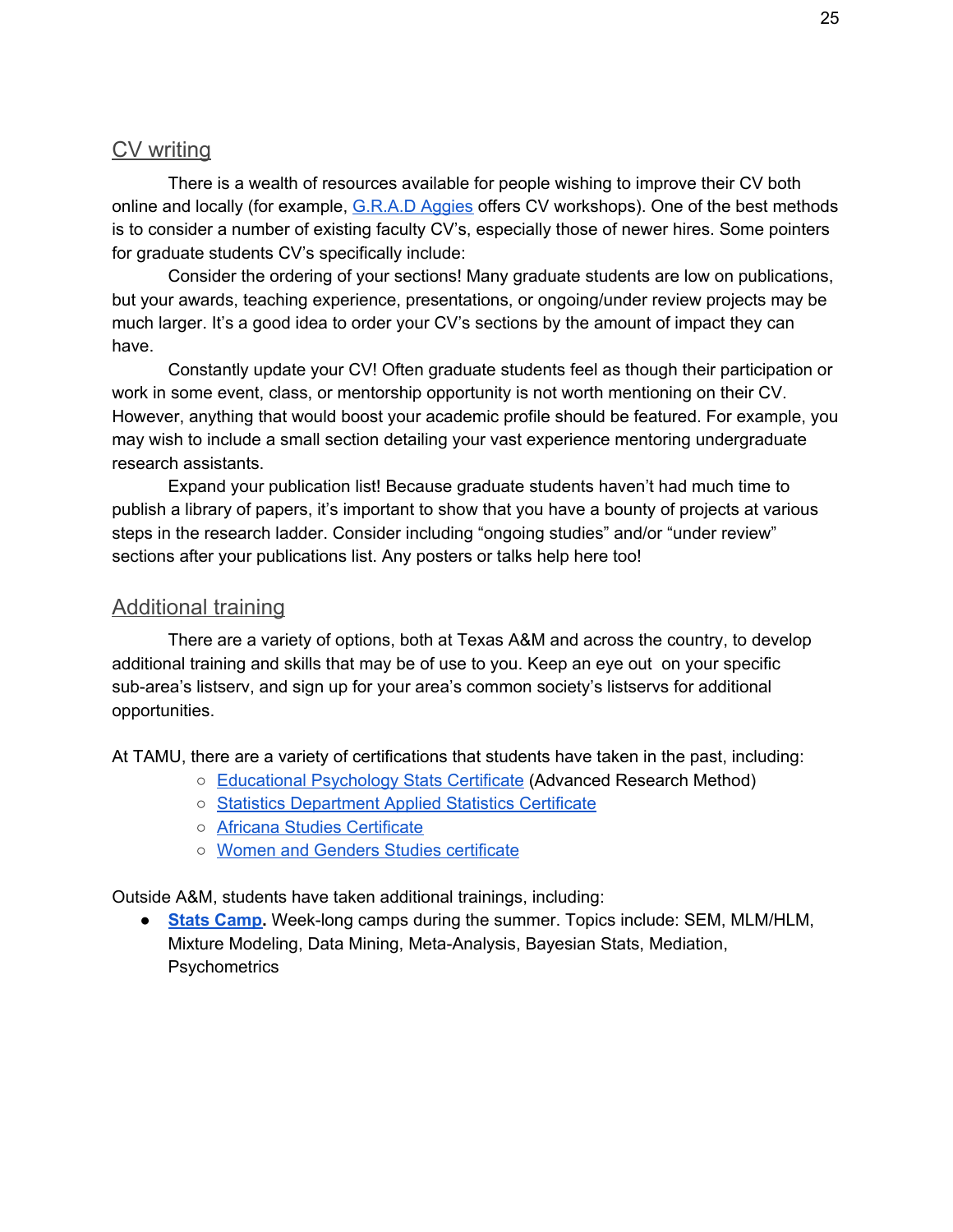## Join Key Professional Societies

There are many professional societies in psychology, many of which host the conferences you are likely to attend. Talk with senior graduate students in your area and lab to see which societies are the ones worth joining particularly for your area! Not only will you be able to expand your professional network and present your research at national conferences by joining, but often you will also qualify for additional training opportunities, summer camps, travel funding, research funding, physical journal copies delivered by mail or electronic versions by email, society listservs and job posting websites, and more!

Examples of some societies graduate students are members of are: [Society](http://www.spsp.org/) for Social and Personality [Psychology](http://www.spsp.org/) (SPSP), Society for Industrial and [Organizational](https://www.siop.org/) Psychology (SIOP), [Psychonomic](http://www.psychonomic.org/) Society, Society for [Neuroscience](https://www.sfn.org/) (SfN), Association for [Psychological](https://www.psychologicalscience.org/) Science [\(APS\)](https://www.psychologicalscience.org/), American [Psychological](http://www.apa.org/) Association (APA). There may also be specialty societies your lab specifically is a member of, so don't be shy in asking your fellow labmates and advisor on what society(s) to join!

# Alternative Career Paths

There are of course other things beyond academia that you can do with your degree. While the department's explicit goal is to train graduate students for future academic placements and is therefore set up to primarily benefit people who want that career trajectory, there are ways in which you can set yourself up for success if you wish to pursue a different career path. Note that non-academic jobs are also hyper-competitive, so don't expect these types of jobs to be an "easy" plan B after graduation. Below are some resources that you may find helpful if you want to consider a job in industry, government, etc.

### **Internships**

Internships are a great way to experience what life as a psychological scientist outside of academia is like, and such experiences will also set you up for success on the non-academic job market. Below are just a few places to look for possible internships, there are plenty more out there that you can find through a quick Google search!

- **● [Facebook](https://www.facebook.com/careers/university): due February** Data Scientist, Analytics, Intern/Co-op (requires programming language skills); UX Researcher, Intern/Co-op (no required programming, hires social psychologists)
- **● Data Science for Social Good Fellowship (due February annually).** Data Scientists, transitioning from all fields (requires Python and/or R familiarity). Paid fellowship to work on a data science problem that makes a difference. A good way to get ready for this is to take STAT courses with R, SAS, and JMP. Requires relocating to Chicago for late May through mid-late August. Salary for this time is anywhere from \$11,000 to 16,000 based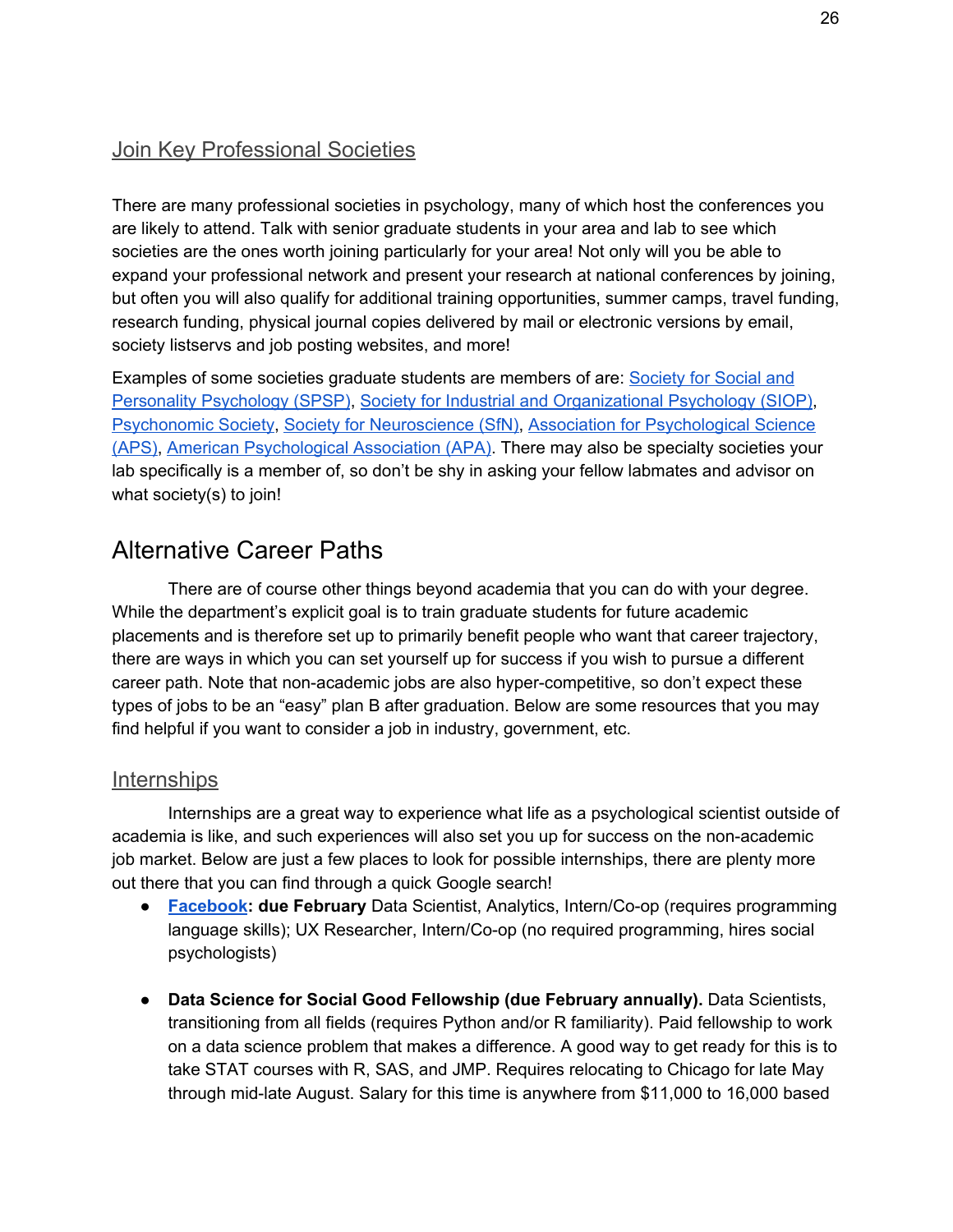on ability. [http://dssg.io](http://dssg.io/)*.* Tom Tibbett, graduate of the social and personality area, 2015 Fellow.

- **● [Google](https://www.google.com/about/careers/search#t=sq&q=j&li=10&st=10&jed=DOCTORATE&je=INTERN&): due January.** People Ops. Quantitative Analyst (I think this one requires programming skills)
- **APA [internships](http://www.apa.org/careers/internships/office-descriptions.aspx)**: Cover a range of areas, including policy internships. Elyse Mowle, clinical area student, 2017 intern.

## Additional Resources

There are resources on campus to help with finding and preparing for jobs, which are very helpful if you are considering non-academic jobs as your faculty mentor(s) are unlikely to have much experience with those types of job searches. The [Career](https://careercenter.tamu.edu/current-students) Center is a great place to start.

There are also lots of places online to find advice and information about non-academic careers. A few places to start include:

- APA: <http://www.apa.org/careers/resources/profiles/non-academic.aspx>
- Versatile PhD: <https://versatilephd.com/>
- Chronicle of Higher Education: <https://www.chronicle.com/article/Where-to-Find-Information-on/45379>

Also, talk to your fellow grad students to learn who has graduated recently and is now working outside of academia and get in contact with those people. They are a great resource for information about what their job is like, how they got where they are now, and can help you begin to network with people outside of academia.

# <span id="page-27-0"></span>Available Services and Systems

### *Work orders & Maintenance Requests*

Whenever a light bulb goes out, a door starts jamming, or any other building-related repair is needed, contact Jeannine ([jscambray@tamu.edu\)](mailto:jscambray@tamu.edu) for a work order!

### *Grievances, Personal, or Confidential concerns*

Personal issues with fellow students, faculty, or staff are often best handled by talking to the people around you. However, certain topics that require discretion can be difficult to deal with. Topics such as interest in changing advisors or concerns about how a class is taught may be best suited for a talk with your advisor, your area head, the associate head, or the head of the psychology department depending on severity. These administrative figures are always happy to field concerns, especially in an informal manner. Formal concerns are much more difficult to deal with, and involve formally presenting issues to certain committees.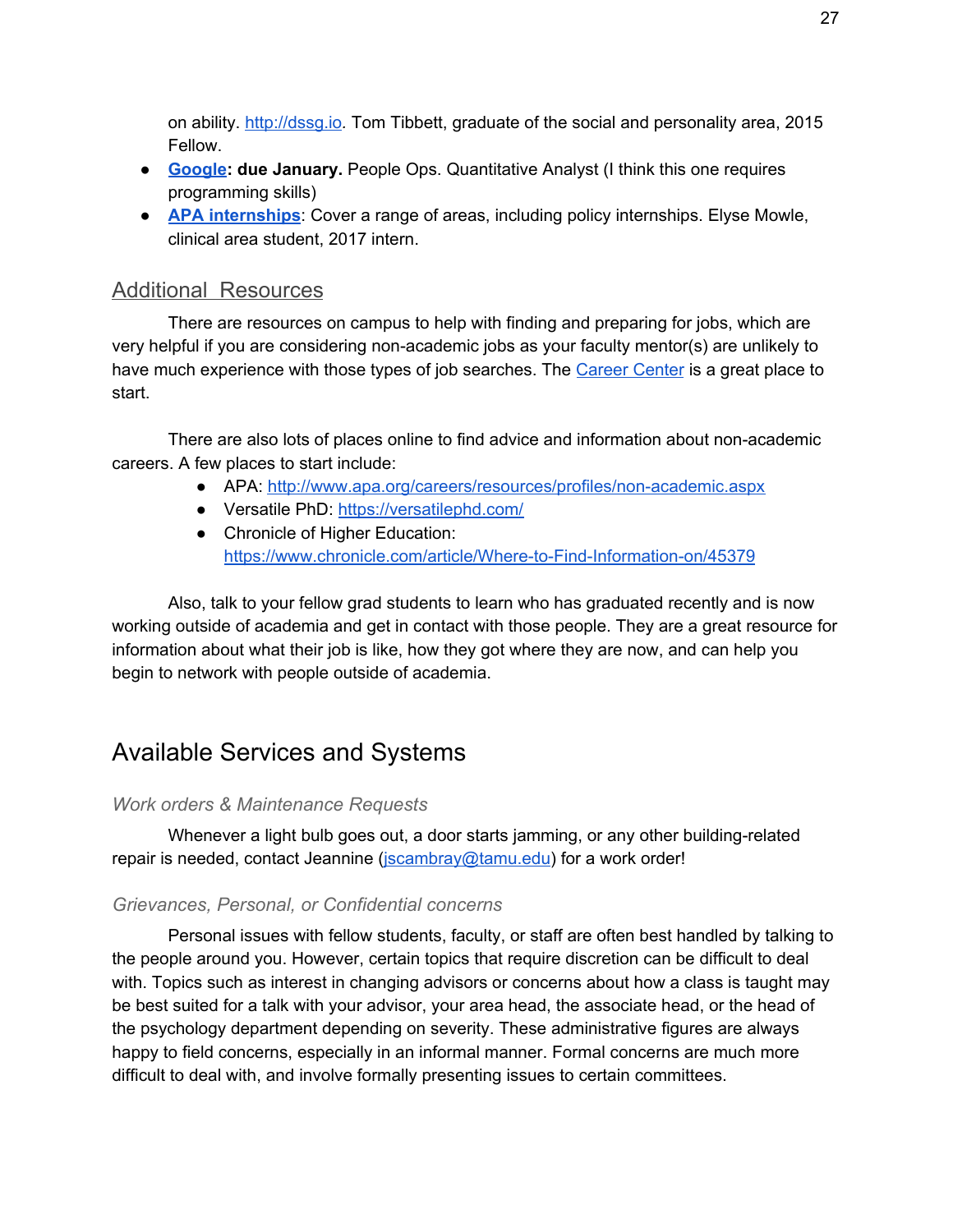The ombuds representative (currently George Cunningham) can also serve as a confidante and informative resource to discuss potential ethics or conduct violations.

#### *Tamu Library*

The TAMU library system is extensive and comprehensively services almost anything a budding academic may need to [borrow](https://library.tamu.edu/services/index.html) (laptops, projectors, cd players etc!) The main Library (Evans) is located at the center of campus, and include 7 (?) floors of books and public working space. Books are of course available, but can be difficult to find manually given their large quantity. Try first [searching](https://library.tamu.edu/) for the book in the library database, or asking one of the librarians for help finding a certain book. TIP: the library loans roams in if you would like some quite solitary workspace, or need to hold a meeting outside of the psychology buildings!

#### *Tamu post office*

#### *MSC*

The MSC (Memorial Student Center) is conveniently located only a short walk away from the psychology building, and offers an extensive number of services, with a shortlist uncluded below.

**Dining:** There are many meal options available at the msc, including burritos, Panda Express, Starbucks/Barnes & Noble cafe (does not take Starbucks gift cards), and a number of other small eateries and stores. Find these in the basement, or on the first floor next to the Flag Room. Note that on holidays and during the summer, hours can become erratic. Check out [Dine](https://www.dineoncampus.com/tamu/) on [Campus](https://www.dineoncampus.com/tamu/) to make sure things are open before you go!

**Bookstore:** A Barnes and Noble Bookstore is on the first floor, along with a Starbucks.

**Arts and Entertainment:** Sometimes free movies play here on Fridays (see announcements along walkways). There are also multiple art galleries that host exhibits on the first floor. There are also a number of eateries and other activities available here. Many student organizations set up shops at the MSC, and there are often bands, or temporary shops open at the pavillion beside the MSC.

**Rudder Complex:** Rudder is located next to the MSC. Lectures, movies, plays, and other types of events are held here.

#### *Passport Services*

The Study abroad office (Pavillion, first floor) offers photo and passport application services to the general public.

#### *Poster printing*

Typically, you pay for this service yourself; however, you can submit a receipt for reimbursement if you are using your travel funds for the conference that you'll be bringing this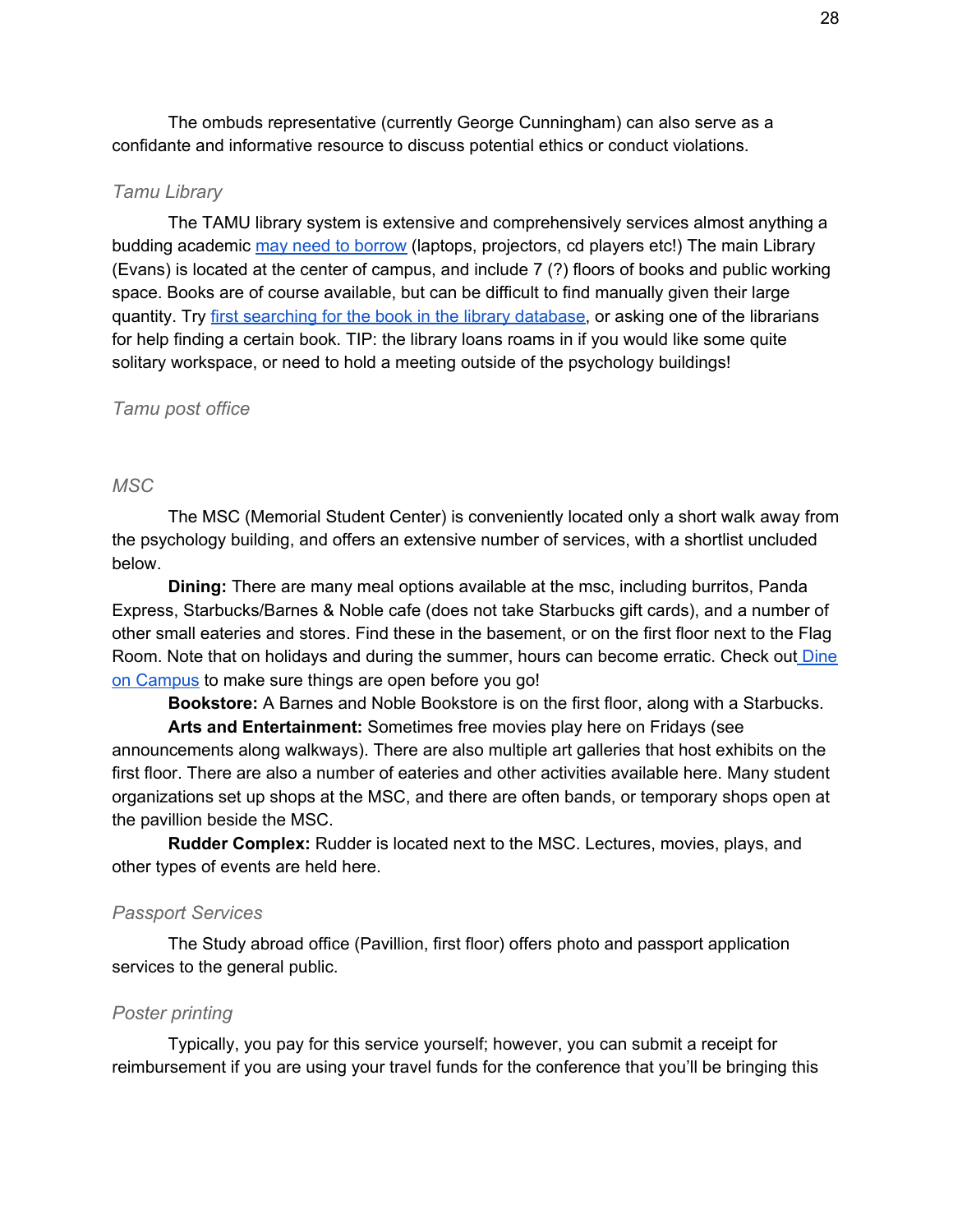poster to. Your advisor may also cover the cost of your poster printing, so be sure to talk to your labmates about what your lab does! You can print posters cheaply at two locations on campus:

- the Student Computing Center (~\$20 or less, small size posters)
- the Architecture Dept. Printing Center (~\$20 or less, larger conference posters)

#### *Scanning*

Documents can be scanned at the copiers in the mailroom in the Psychology Building; you then email scanned documents to yourself. There are many scanning services available across campus as well, such as in the library, the library annex, or the SCC. Scanning for scantrons is alos available through **TAMU's [scanning](http://assessment.tamu.edu/Scanning-Services) services** center.

#### *Transport, buses, and parking*

**Buses:** Texas A&M offers free [bus](http://transport.tamu.edu/busroutes/) transport to all students and faculty, see this bus [route](http://transport.tamu.edu/busroutes/) list to find which may be helpful to you! These busses run most school days, with reduced schedules after 7, and non-school days such as weekends and holidays. HINT: HEB is on route 26/Rudder. There is an A&M App that you can download on your phone to access the bus schedule at all times!

**Parking:** [Parking](http://transport.tamu.edu/parking.aspx) can be difficult for the inexperienced Aggie. There are a number of [hour-paid](http://transportmap.tamu.edu/parkingmap/tsmap.htm?map=vis) parking garages across campus. Otherwise, open air parking lots almost always require passes bought by semester, except for some which allow night and [weekend](http://transportmap.tamu.edu/parkingmap/tsmap.htm?map=naw) parking with certain rules. See the transport website for more information!

#### *Office supplies, & printing*

We recommend talking to your advisor for their preferred way of obtaining office supplied. Office supplies can be obtained at the Psychology Main Office, but these are billed to your adivsor's funds, and so they may wish to obtain them some other way. Graduate students are generally not required to bring supplies of their own, but feel free to bring a favorite stapler or any other personally desired supplies.

For printing, as TAMU students we are allocated \$30/semester in Fall and Spring and \$15/Summer for color and black & white printing. There is a printer on the first floor of the Psychology Building. You can email documents to [aggieprint@tamu.edu](mailto:aggieprint@tamu.edu) from your own computer, which will later inform you when your documents are ready for printing. You would then swipe your student ID at the printer. There are also other [places](http://oal.tamu.edu/Printing#0-PrintKiosk) where you can print, such as Evans Library and the Student Computing Center.

#### *IT services*

Troyce Wilson and Hugh McCann are our wonderful IT staff. If you need technical support or software installed onto your computer, you can contact them at [LiberalArtsIT@tamu.edu](mailto:LiberalArtsIT@tamu.edu).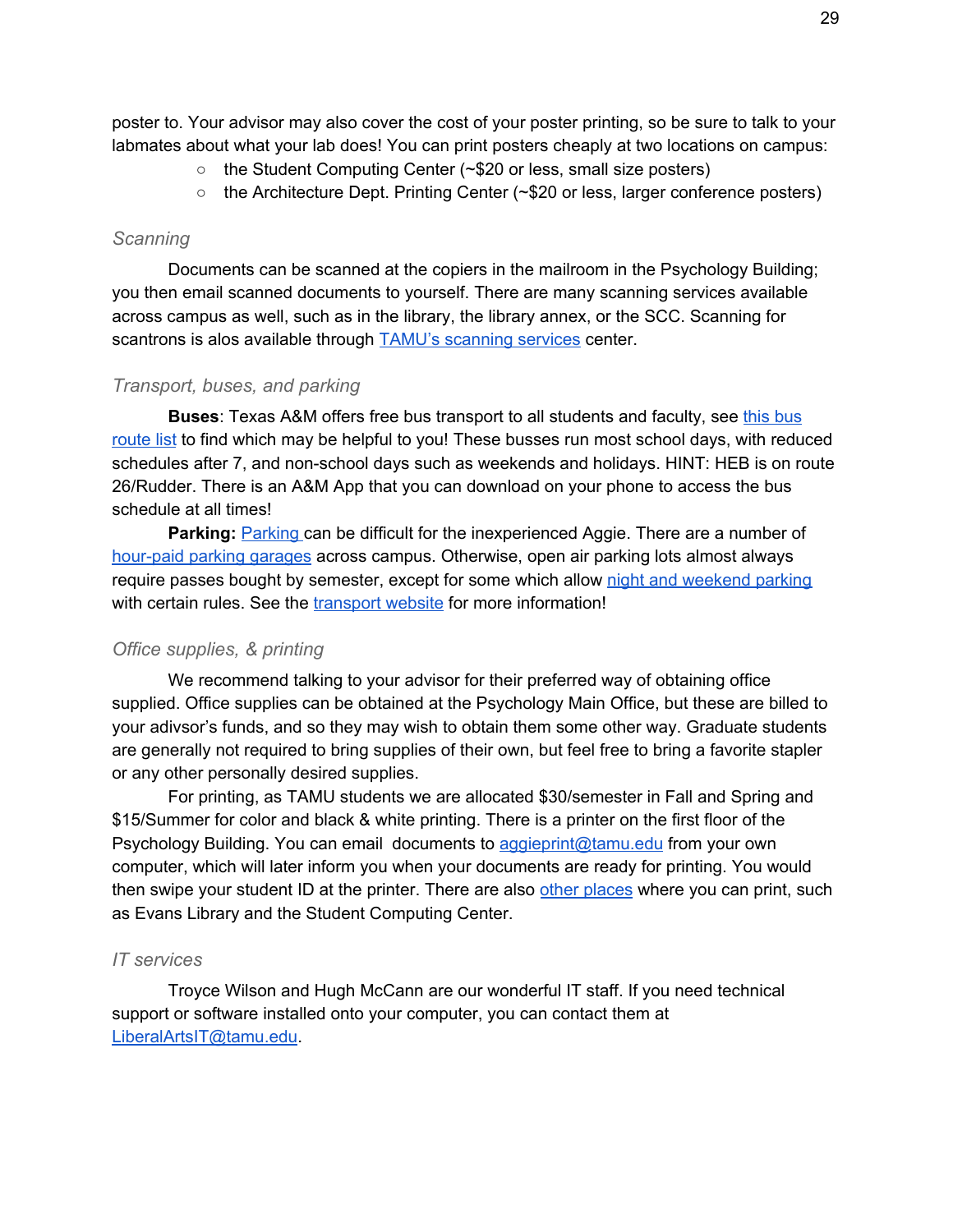### *Furniture and Storage*

Jeannine and Peggy can help you access surplus furniture or store furniture you don't want. Often, if you see furniture in the hallway, it may be available for anyone interested (talk to Jeannine or the nearby office folks for information). Talk to your advisor about any furniture needs for the lab - they will let you know if they have funds to order new items or if you need to access surplus.

### *Mental Health & Wellness*

The life of a graduate student can be harsh and stressful. The university offers a number of wellness services free of charge, including the [psychology](https://liberalarts.tamu.edu/psychology/about/psychology-clinic/) clinic for counseling, and an anonymous hotline for someone to talk to [immediately](https://scs.tamu.edu/HelpLine). There is also a wellness program offered by the University for A&M employees that offer self-care classes or events (i.e. lunchtime yoga) at the MSC.

### *Diversity Resources*

Organizations on campus offer opportunities to meet broad groups of graduate students, including:

- DIVE-IN
- AGPCC Aggie Graduate & Professional Community
- YPA Young Professionals Association
- BGSA
- Latinx Graduate Student Association
- ISA Indian Student Association
- GLBT Resource Center
- [Aggie-Allies](https://allies.tamu.edu/) LGBT friendly community & resources ([brochure](https://drive.google.com/open?id=0Bx1PVniQPSEidGphRUpYVGg4RFFENGFBU2NVOFVqQjg2Q3pn))

# Appendices

### Contact information

- IT: Troyce/Hugh: [LiberalArtsIT@tamu.edu](mailto:LiberalArtsIT@tamu.edu)
	- Contact these folks for any IT related concerns. If your office computer stops working, if your teaching projector wont turn on, if if you need help with any other form of IT related subjects.
- TAMU Subject Pool Coordinator: [tamusubjectpool@gmail.com](mailto:tamusubjectpool@gmail.com)
- Charlie Samuelson: Associate Head of Graduate studies
	- Charlie is the go-to person for a large part of the questions you may have about the graduate program. You may wish to contact Charlie for:
		- Concerns about degree plans and funding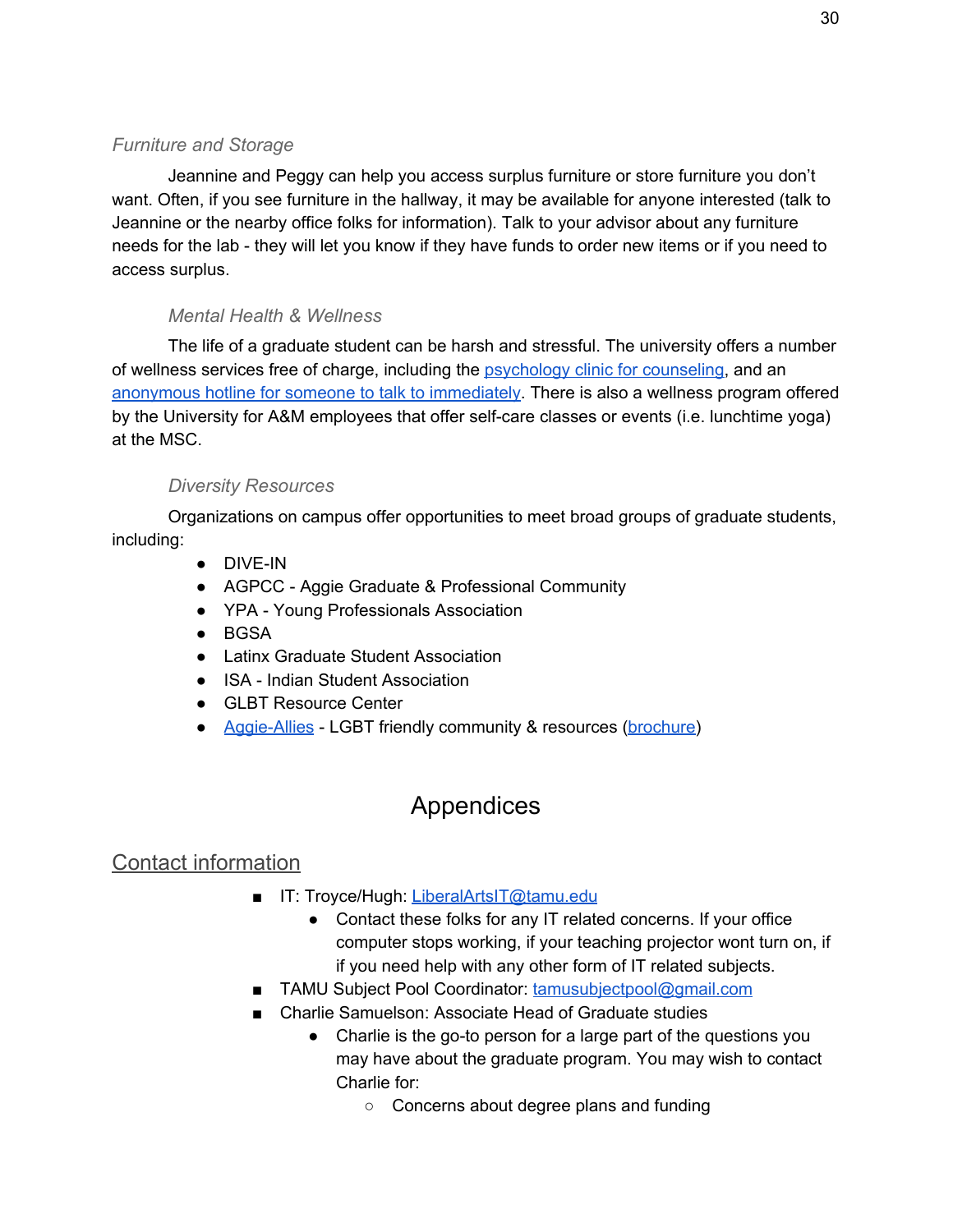- Concerns about travel funds and reimbursement
- Concerns about graduating
- Interactions with OGAPS
- Useful websites!
	- Maps
		- [Parking](http://transportmap.tamu.edu/parkingmap/)
		- [Busses](http://transport.tamu.edu/busroutes/)
		- Campus & [Buildings](https://aggiemap.tamu.edu/)
	- psych website, etc.
	- Psychology Department website: [psychology.tamu.edu](https://psychology.tamu.edu/)
		- See the resources-> Graduate/Faculty page for a variety of useful forms, information, and checklists (e.g. RA information, Course Catalogue, and Registration forms)
	- Graduate and Professional Studies: [ogaps.tamu.edu](http://ogaps.tamu.edu/)
	- *Submitting IRB applications(?):* [iris.tamu.edu](https://iris.tamu.edu/)
	- SONA: [https://tamupsychology.sona-systems.com](https://tamupsychology.sona-systems.com/)
	- Aggie Spirit Bus Routes: <http://transport.tamu.edu/busroutes/>
	- TAMU Map: http://aggiemap.tamu.edu

Information regarding fellowships:

- Diversity/Merit Fellowships
	- Professional Development Certificates
		- Fellows are required to attend workshops through the university that lead to the achievement of a professional development certificate. Options include:
		- G.R.A.D. Aggies [http://ogaps.tamu.edu/Buttons/Professional-Development-Opportunities/G](http://ogaps.tamu.edu/Buttons/Professional-Development-Opportunities/G-R-A-D-Aggies/Certificate) [-R-A-D-Aggies/Certificate](http://ogaps.tamu.edu/Buttons/Professional-Development-Opportunities/G-R-A-D-Aggies/Certificate)
		- Academy for Future Faculty <http://cte.tamu.edu/Graduate-Student-Support/Academy-of-Future-Faculty>
		- Socials & Events -
			- You are also required to attend the fellowship socials and events that OGAPS will send out periodic emails about. There is typically one social in the Fall and one in the Spring.
		- Teaching/Funding
			- Your funding comes 75% from OGAPS and 25% from the psychology department. Therefore, you are required to work for the department for 10 hours a week. Typically, first year fellows are given a grader position and should get an email during their first few weeks.
			- Tuition and fees are paid directly by OGAPS to the University, and these transactions are visible in Howdy's Finance Portal (howdy.tamu.edu)